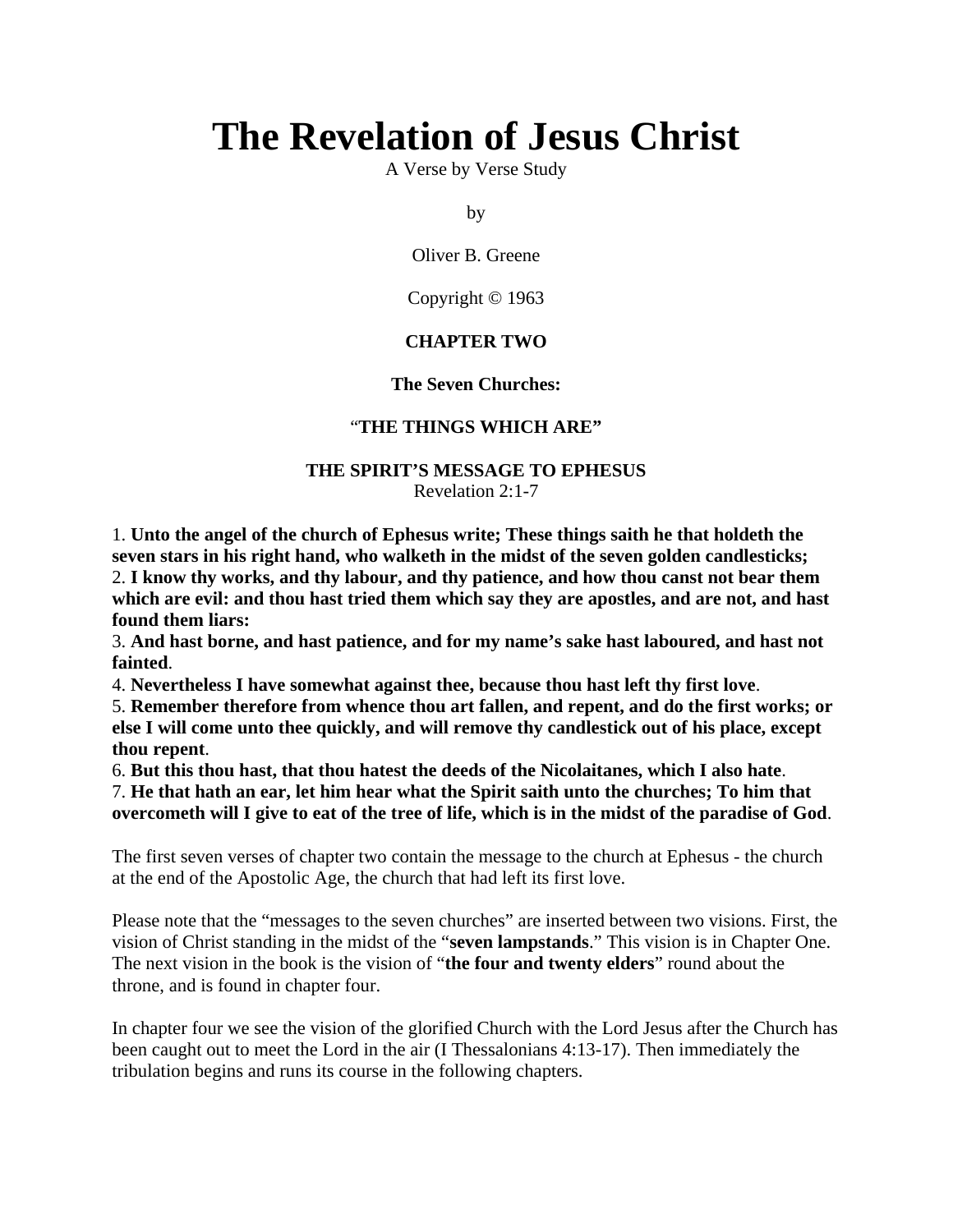What I want us to notice here is the fact that the message to the seven churches is located between the vision of the glorified Christ and the vision of the glorified Church. The seven churches represent the church age to the Rapture, and when the Rapture takes place the saints will be glorified and given bodies like unto the Lord's glorious body (I John 3:1-3).

Ephesus, the capitol of Asia in the time when John wrote Revelation, was known as "*the light of Asia*." Ephesus was the capital of heathen idolatry. The city was the stronghold of Satan's ungodly power, and from Ephesus idolatry spread all over the known world of that day. Read Acts 19.

Small silver shrines representing the great goddess Diana were bought by strangers and travelers and set up in their homes as deities to be worshipped. The huge temple of the goddess Diana was adorned and beautified by the wealth of all Asia, and was counted one of the seven wonders of the world. Ephesus became the scene of fierce warfare between the powers of righteousness and the powers of unrighteousness . . . between the God of Light and the devil of darkness.

There were two devoted believers there - Aquilla and Priscilla - and they labored untiringly for quite a long time in this city of idolatry. At an earlier date, twelve of John's disciples had helped in a small way to break the darkness of idolatry, but their efforts were undoubtedly very feeble, owing to their limited knowledge of the Scriptures at that particular time. Study Acts 19.

The very, very capable and eloquent Apollos was also there, but accomplished very little against the gigantic power of darkness in the great city of Ephesus. Paul was used of the Holy Spirit to break the power of darkness and lead converts against the terrible systems of idolatry and superstitions. The leaders in the idolatrous worship of Diana hated Paul beyond measure, and would have liked to annihilate him had not God protected this spiritual giant. Paul had a job to do for Jesus and the devil could not stop him. The forces of darkness and idolatry trembled under the preaching of the Apostle Paul.

Next in line was the beloved John. After leaving his home in Jerusalem, John lived in Ephesus and for about thirty years made that city the headquarters for his work for the Lord Jesus. The glory of Ephesus has departed and the once proud heathen city, the capital of idolatry, is now a miserable village. The city is now known as "*Ayasalook*."

When Paul moved into Ephesus to declare war upon the forces of darkness, he did not preach a series of sermons on the evils of Diana, nor did he use the subject, "Thou shalt not surely bow at the shrine of Diana." No, wherever Paul preached, he had a singular subject:

"**God FORBID THAT I SHOULD GLORY, SAVE IN THE CROSS**." And as always, Paul was determined not to know anything except Jesus Christ and Him crucified. The message of the death, burial and resurrection of the Lord Jesus Christ will shake the forces of the devil even in the darkest city, spiritually speaking.

The Spirit opens His message to the church at Ephesus with the words, "**To the angel of the church in Ephesus, write**."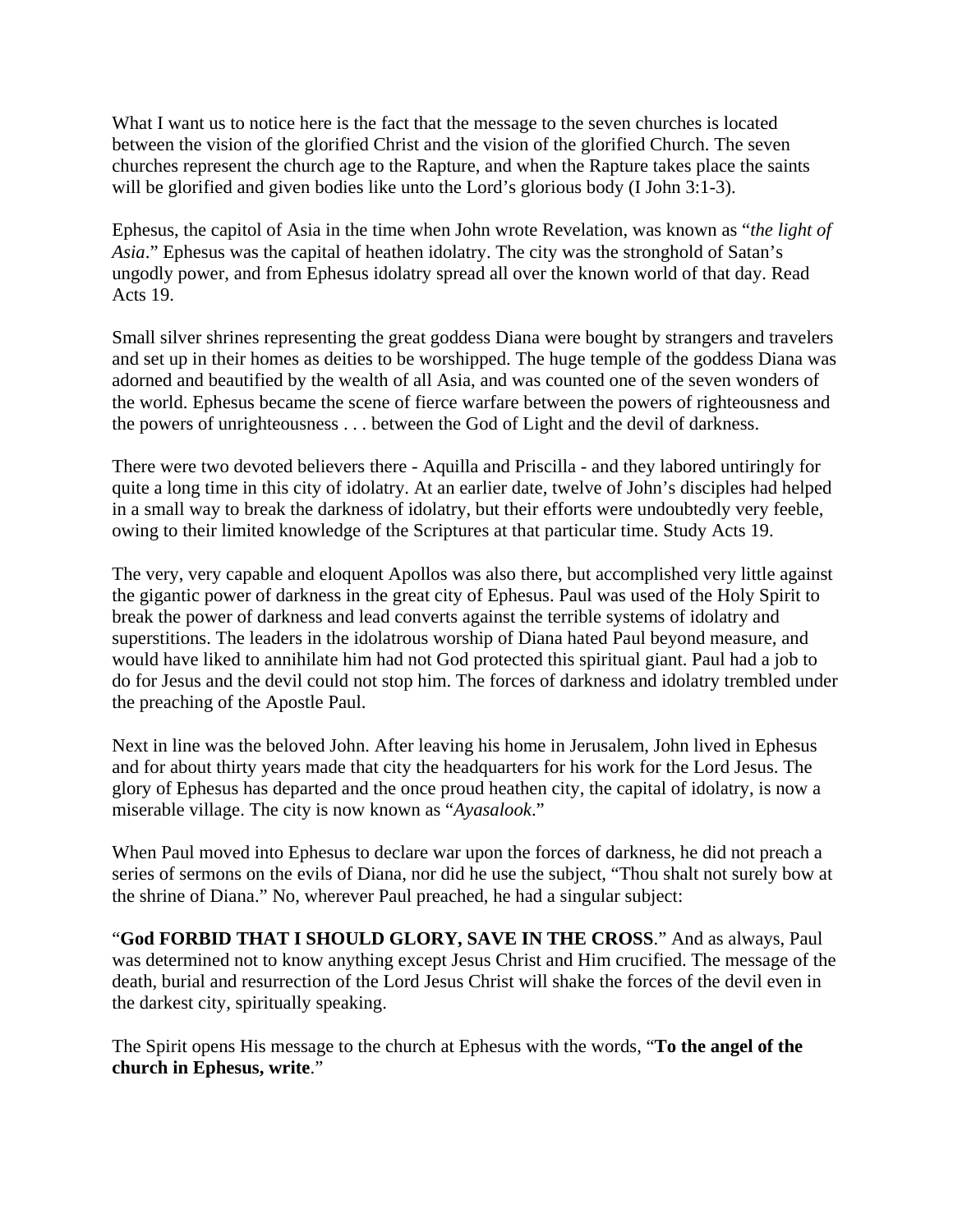Note that the same words are repeated in the introduction to each of the seven churches. The message for each church is directed to the members of the local assembly. I am sure it was true in that day as it is today, there were some born again members and some who were just members . . . they had joined the church, but were not born of the Spirit.

Paul wrote to the saints in Ephesus (Ephesians 1:1). John is writing to the angel of the church in Ephesus. No doubt the reason for the more distant form of addressing the church was because the church had sunk so low morally that the Lord could not address it through John as to the saints. No doubt they had declined to a spiritual status where they could not be referred to in the true sense of saints; but as babes in Christ, eating milk instead of meat.

During the day of Paul the church at Ephesus was made up of almost altogether devout saints; but in John's day the saints had departed from their first love.

# "**These things saith He that holdeth the seven stars in His right hand, who walketh in the midst of the seven golden candlesticks**."

In chapter 1:20 the stars are seen IN His hand. In chapter 3:1 He has the stars, but here intense action is suggested: "**HE THAT HOLDETH THE SEVEN STARS IN HIS RIGHT HAND**". He has a firm grip on the stars . . . the light bearers. The stars derive their light from Him who is "**the Light of the world**."

- They are subject to His power ("**Without Him ye can do nothing**").

- The stars are sustained by Him ("**In Him we live and move and have our being**").

- He guides the stars ("**As many as are led by the Spirit, they are the children of God**").

- He holds them fast ("**I will never leave thee nor forsake thee, that we may boldly say, God is my helper**").

My! My! What strength! What power! What security!

In Revelation 1:13, the glorified Christ is in the midst of the seven golden candlesticks; but here (chapter 2:1) we see Him walking in their midst. He is moving about, taking note of every need of every individual, not overlooking the difficulties that may arise, the trials and temptations that may come. Paul tells us, "**There hath no temptation taken you but such as is common to man: but God is faithful, who will not allow you to be tempted above that ye are able; but**  will with the temptation also make a way to escape, that ye may be able to bear it" (I Corinthians 10:13).

Jesus DOES walk among (or in the presence of) the believers. He never leaves us nor forsakes us, He neither slumbers nor sleeps. He is a very present help in time of need, and His help can be had instantaneously. He is available at all hours of the day or night. He walks in and out among the churches, He observes the ways of every believer, and He has grace sufficient for every need of every believer. He will trim our lamps and keep them burning if we will only allow Him to do so. The gates of hell shall never prevail against the true Church (Matthew 16:18), nor shall the gates of hell ever prevail against any individual member of the true, invisible body of Christ (Romans 8:38, 39).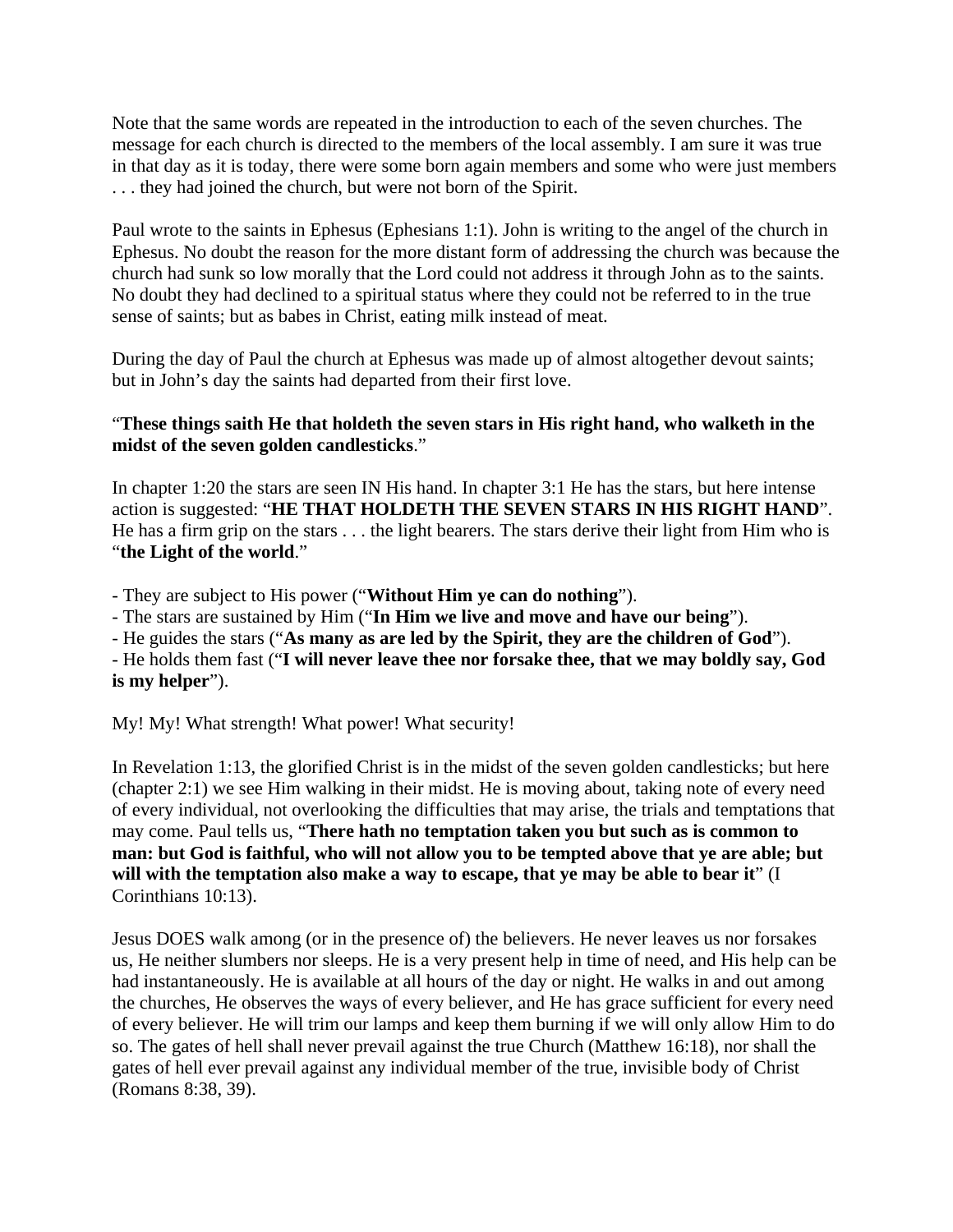#### Verse 2: "**I know thy works, and thy labour, and thy patience, and how thou canst not bear them which are evil: and thou hast tried them which say they are apostles, and are not, and hast found them liars**."

I often make the statement in my sermons, "You may rest assured that you will receive from the hand of Almighty God exactly what is coming to you." God is just, He cannot be unjust . . . He rewards fully. If a rebuke is needed, God rebukes. If any praise is due, commendation will certainly be given. God commends the church at Ephesus . . . the Lord Jesus loves to commend His saints when they allow Him to do so. He came that we might have life and have it more abundantly, but the sad thing is that most of us will not permit God to shower His abundant grace upon us. We take God's second best, when it is His good pleasure that we enjoy His very best.

God cannot bless us above what we allow by the way we live. Salvation is free . . . salvation is by grace; but rewards, happiness, and joy come as the result of faithful labor of love in the Lord.

In our present verse, God says, "I know thy works!" No doubt the good works of the believers at Ephesus were varied and many. The local assembly there was a working church. But all work is not necessarily well pleasing in the sight of God.

- The believers at Ephesus labored and the Lord knew about their labors.
- They were patient, and the Lord knew of their patience.

They were patient toward the weaker Christians, but this did not cause them to close their eyes toward evil.

In this same verse, the messenger declares that the believers at Ephesus had tried them "which say they are apostles and are not, and found them to be liars" (read Romans 5:3, II Corinthians 6:4). Even in the midst of trial and opposition the church was neither patient nor indifferent toward evil. The word "tried" signifies that the Ephesians had put these apostles to the test and had found that they were not true apostles, but were liars. Paul called such men "**false apostles**" (II Corinthians 11:13). Read also I Corinthians 9:2 and Acts 20:29,30. Many churches need to reread and study this particular portion of God's message to the church. Certainly there are false prophets, liars, and spiritual wolves in the pulpits all over the world today, and the sad thing is that only a very small minority of believers seem to care!

#### Verse 3: "**And hast borne, and hast patience, and for my name's sake hast laboured, and hast not fainted**."

In this verse, the Lord's commendation to the believers at Ephesus continues. John, the "secretary of the Lord," wrote, " . . . **and hast borne** . . . **for my name's sake**."

The church at Ephesus had suffered much, had been tried many times - but they were cheerful, they did not grumble; they were suffering for Christ's sake . . . for the sake of the One who had suffered so much that they might have the forgiveness of sins (I John 2:12). They had not wearied. There was no thought of giving up nor of surrendering in the conflict with evil.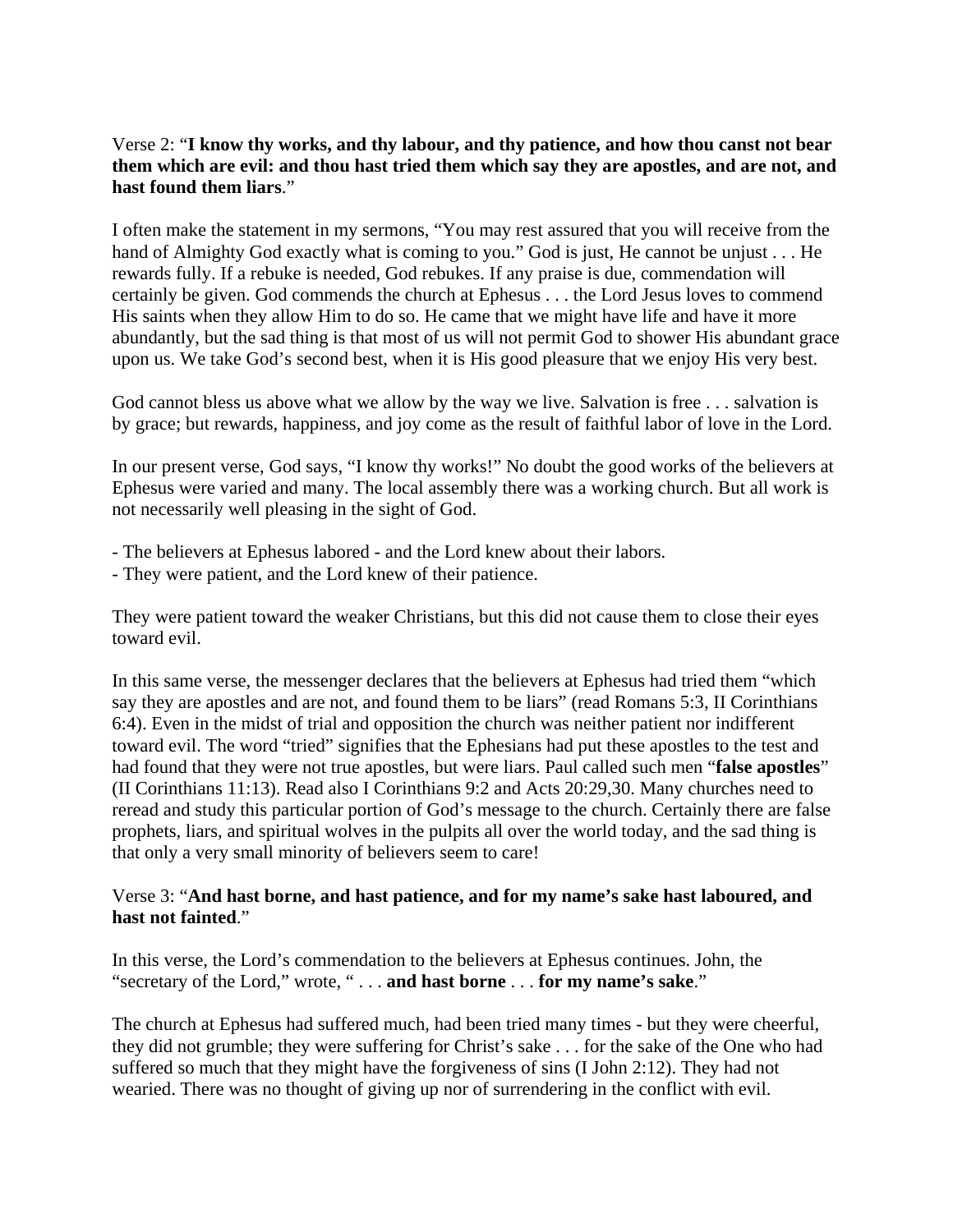What a beautiful picture we have here, of complete surrender and wholehearted devotion to the Lord Jesus Christ.

#### Verse 4: "**NEVERTHELESS I have somewhat against thee, because thou hast left thy first love**."

Yes, the believers at Ephesus were hard workers.

They labored in patience, they hated evil; but in spite of that, the Lord had something against them.

Revealed here is the root of church and individual failure:

# **DEPARTURE FROM CHRIST!**

"**The first fruit of the Spirit is love**" (Galatians 5:22). In Paul's day the church at Ephesus was known for its "**love unto all the saints**." But seemingly that love began to grow cold.

We learn from the New Testament record that only what we do because we love Jesus with all of our heart, soul and strength will receive a reward at the end of life's journey. Whether we eat or drink, or whatsoever we do, we should do it all to the glory of God, not to the glory of man, a church or a denomination. Love is the heart of Christianity. Read I Corinthians 13.

The one thing that the Lord Jesus had against the church at Ephesus was, "**Thou hast left thy**  first love." When a church leaves its first love (or when an individual does), it is a serious and dangerous matter.

Notice here in verse 4, "**I have somewhat against thee**." But in the same chapter, verse 14, we read, "**But I have a few things against thee**." First, one thing - the church left its first love. Next, a few things. When a church or an individual departs from the virgin love of the new birth experience, that person or church will find itself slipping farther and farther as the days and weeks go by.

# Verse 5: "**Remember therefore from whence thou art fallen, and repent, and do the first works; or else I will come unto thee quickly, and will remove thy candlestick out of his place, except thou repent**."

In this verse, judgment is threatened. The Lord Jesus had a positive cause of complaint against the angel of the church at Ephesus. The church had left its first love, and this was serious. The Lord never forgets His joy in the first love of His people: "**Thus saith the Lord; I remember thee, the kindness of thy youth, the love of thine espousals, when thou wentest after me in the wilderness, in a land that was not sown**" (Jeremiah 2:2). The Lord God never forgot Judah's first love; neither does the Lord Jesus forget the first love of His Church. The first commandment is to love the Lord with all of your heart, with all of your soul, with all of your strength. Love is the center, the soul, the very essence of a genuine new birth experience.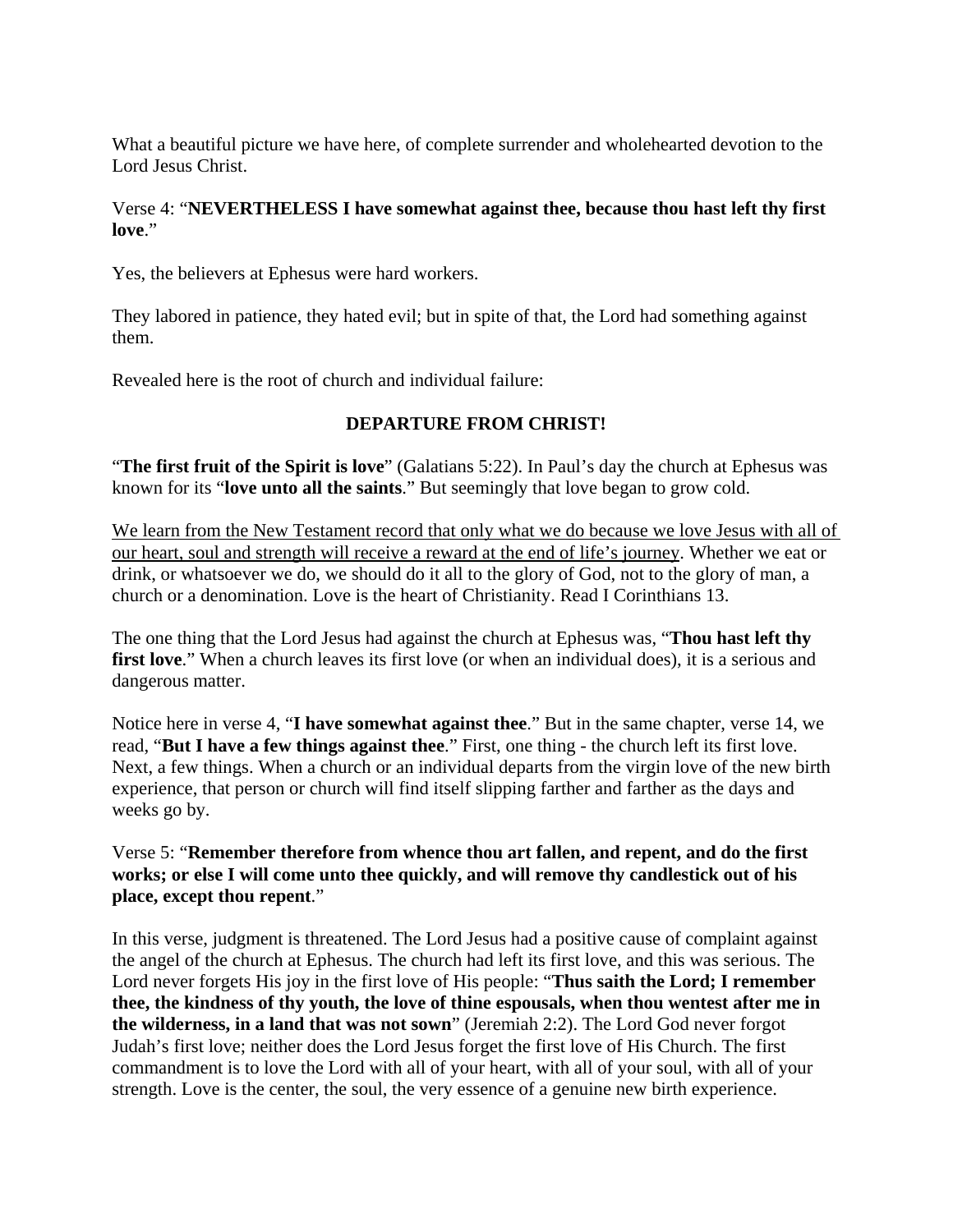The admonition to the believers at Ephesus was twofold:

- 1. Remember.
- 2. Repent!

The Lord is saying to the believers at Ephesus, "Remember the moral elevation you once occupied. Remember the heights of love you once demonstrated. And then cast your eyes upon yourself and see how far short you have fallen - and then repent. Judge the state of your own heart, lest I am forced to judge you. I will judge you quickly unless you repent and return to your first works and your first love. I will remove your candlestick out of its place - and the only way you can prevent the removal of the candlestick is to repent."

The removal of the lampstand as a light bearer has nothing to do with the salvation of the individual. It has to do with the Church as a whole. Certainly the lamps which once shone so brightly in this particular part of the earth - especially in the city of Ephesus - have been taken out of their place, and gross darkness engulfs that part of the world today. Mohammedanism is the religion in the seven cities where these churches were located.

So we see that the lampstand HAS been removed.

The light of the pure Gospel does not shine as it did when Paul preached in Ephesus - or even as it did when John was there. I warn you, precious reader, unless the western world remembers and repents, the lampstand will be removed from this great country of ours - and from other countries that have been blessed exceedingly because of their faith in God and their love to Christ. Unfaithfulness - whether on the part of an individual or a church - must be judged (and WILL be judged) by a holy God. If Christendom continues as it is today, gross darkness will cover these lands if Jesus tarries. Read Isaiah 60:2.

# Verse 6: "**But this thou hast, that thou hatest the deeds of the Nicolaitanes, which I also hate**."

The believers in the church at Ephesus hated the deeds of the Nicolaitanes. Some outstanding Bible authorities teach that the sect of the Nicolaitanes began with Nicolas of Antioch. Other authorities deny this suggestion. However, the word comes from *nikao*, which means "*to conquer*," and *laos*, which means "*the people*" (the laity). No doubt the deeds of the Nicolaitanes hated by the church at Ephesus was the setting up of certain men to rule over the ordinary believers in the church, and this probably marked the beginning of the priestly order in the church, which continues in this day in the Roman Catholic church and others.

"**A little leaven leaveneth the whole lump**," so said the Lord Jesus. God never intended His Church to be divided into priests and laity. No man has a right to be "**lord over God's heritage**" (I Peter 5:3). "**There is one God and one Mediator between God and men, the man Christ Jesus**" (I Timothy 2:5) - Christ Jesus - not some two-legged fellow who calls himself a priest, or God's representative here on earth - not the virgin nor the pope, nor the pastor - BUT THE MAN Christ Jesus!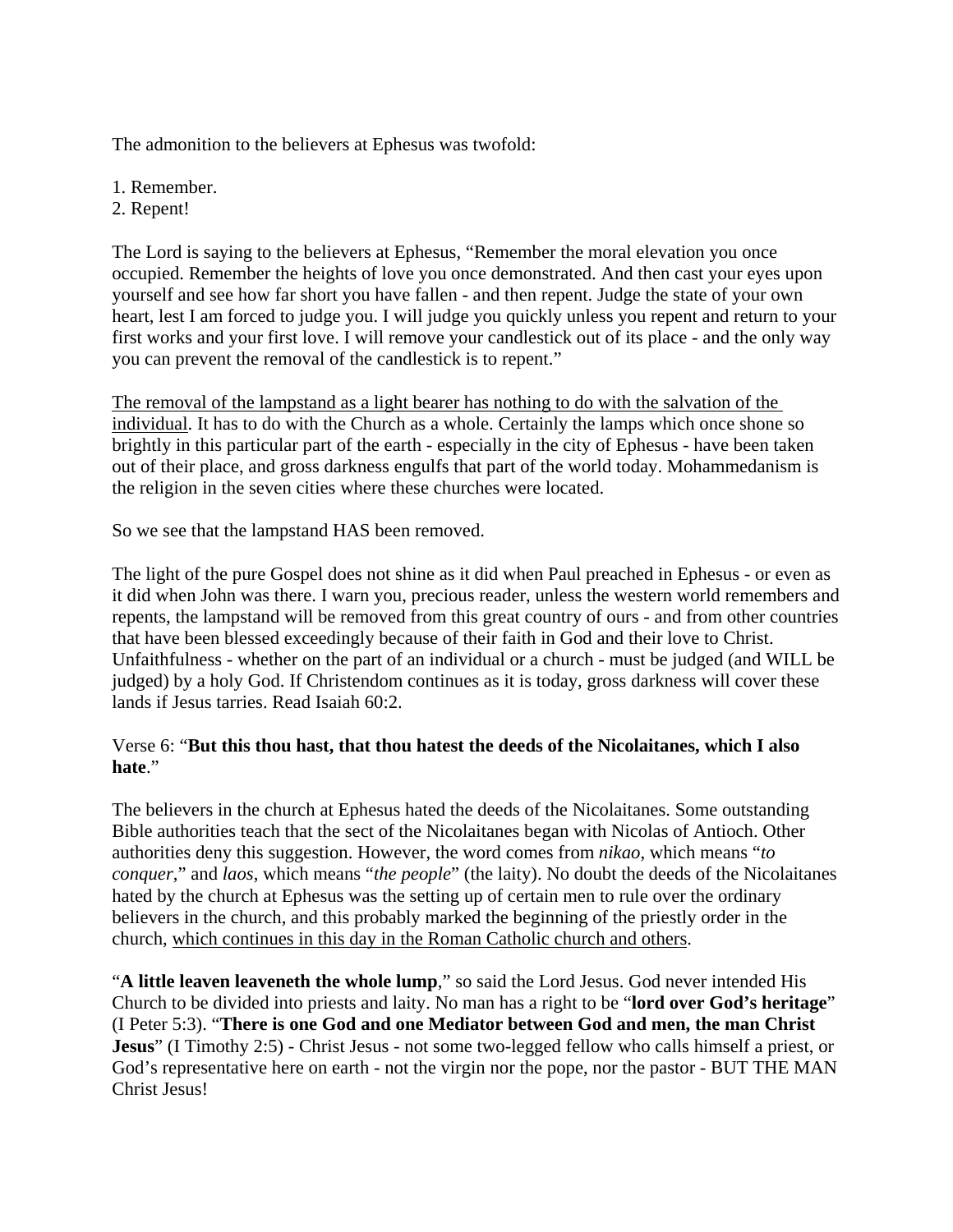#### Every born again believer is a priest . . . not just a priest, but a royal priest (I Peter 2:9), **every believer is invited to enter boldly into the holy of holies (Hebrews 10:19-25).**

There are no special persons in the Church of the living God. The New Testament Church knows no church bosses or priests. This business began in Ephesus - but it is not well pleasing to God. God appoints undershepherds to care for the flock, to feed the sheep and to keep out the wolves; but God does not appoint church bosses, or special men to pray for us or listen to our confession of sin. We are to confess our sin to the Lord God through our Mediator the Lord Jesus Christ.

# "**If the Son therefore shall make you free, ye shall be free indeed!**" (John 8:36). "**As many as are led by the Spirit of God** (not a preacher, a priest or a pope) **they are the sons of God**" (Romans 8:14).

I wonder what the Lord Jesus thinks of some of the modern set-ups. Folks are commanded to sign a pledge, sign a document, sign a resolution. They are commanded to promise this, or promise that before they can become a deacon or a teacher in Sunday school. I wonder what the Lord Jesus Christ thinks when He looks down upon all the little religious dictators we have today. These fellows who are lording it over God's sons and daughters belong to the same sect that the spiritually minded believers at Ephesus hated. They did not hate the persons . . . they hated their deeds. God loves all men regardless of how sinful they may be; and certainly true believers should love all, regardless of their wickedness. We do not love their sins, but we love them because Jesus died' for them.

Corruption spreads, and spreads rapidly.

- Ephesus hated these impurities Pergamos sheltered them!
- Ephesus hated the terrible deeds of the Nicolaitanes; Pergamos accepted them.

- Ephesus was troubled only with deeds - but by the time the deeds reached Pergamos, they became doctrine (Revelation 2:15).

- Ephesus would not put up with the Nicolaitanes, but Pergamos held the corrupters to her bosom and permitted them to corrupt and poison the sources of purity and morality in the local assembly there.

We still have these poison peddlers with us today . . . and the sad thing is, they peddle their damnable poison in the name of religion!

#### Verse 7: "**He that hath an ear, let him hear what the Spirit saith unto the churches; To him that overcometh will I give to eat of the tree of life, which is in the midst of the paradise of God**."

# In this verse we have THE SPIRIT'S CALL TO HEAR.

At Ephesus the church is spoken to as a whole . . . not as individuals, but as an assembly. It is interesting to note that John uses the word "**repent**" seven times in Revelation, but in the other writings of John that word is not used even once.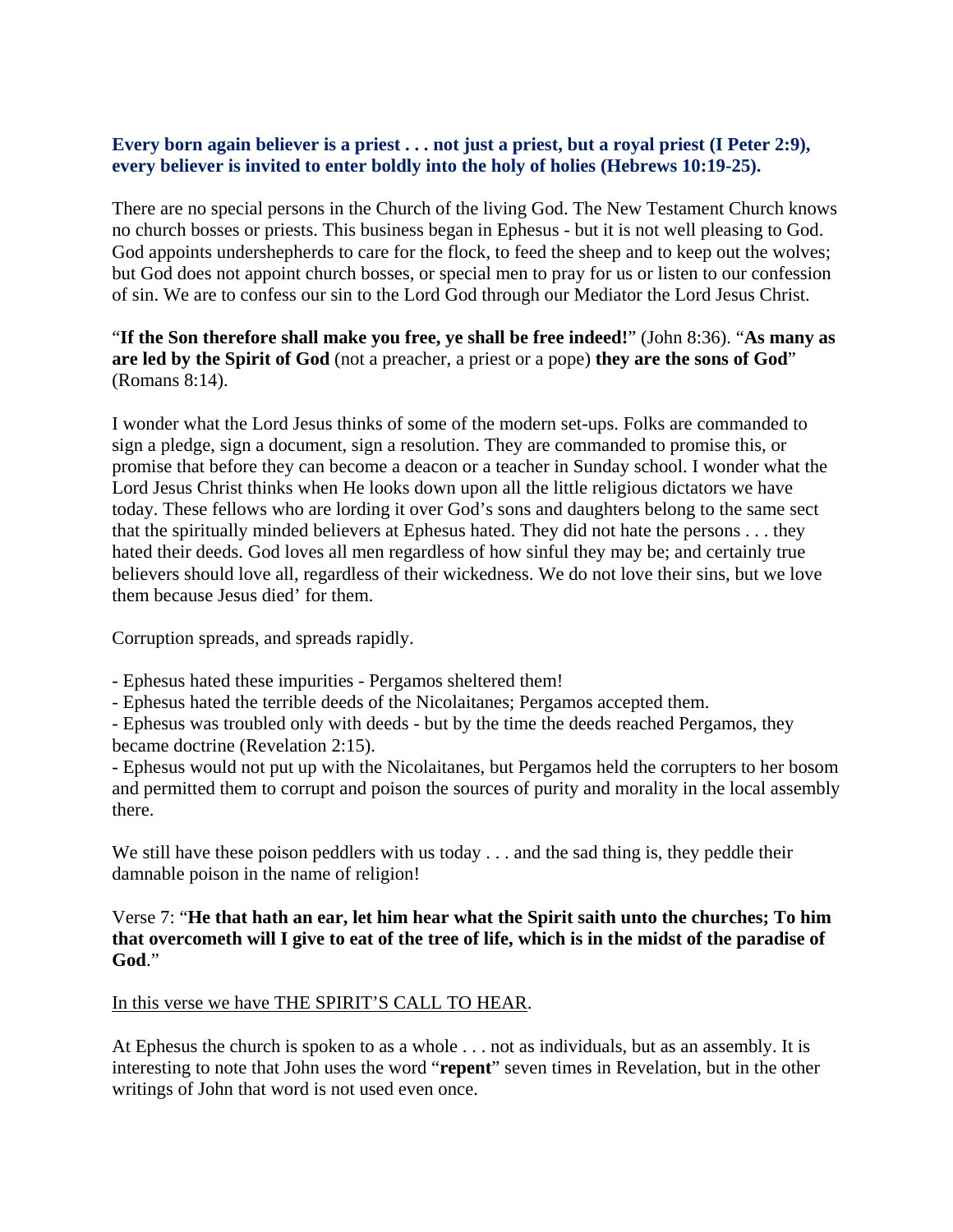After Ephesus, a remnant is admonished to repent. The call is no longer to the group, but to individuals, or to a small remnant. Individual and direct responsibility to Almighty God is a cardinal truth and a cardinal doctrine of the New Testament Church; however, in the Roman Catholic church, souls are commanded to follow the church. Individual conscience toward God is completely ignored. It is the church, the pope, the priest, the bishops who deal with God for the members of the church of Rome. But in the New Testament Church, individuals are commanded to repent and believe the Gospel. Individuals are invited to enter boldly into the holy of holies. The New Testament doctrine is, "**He that hath an ear, let him hear what the Spirit saith**."

Not only in the church of Rome, but in many protestant churches there are spiritual dictators who command the people to follow them, and they change the Word of God to fit their own ideas; but according to God's holy Word, there is one God and one Mediator between God and men, the man Christ Jesus - not a priest, not a bishop, not a preacher, not an evangelist . . . but God's Son, the Lord Jesus. He is the only One who can mediate between us and God. John even speaks of such a man in his Third Epistle:

"**I wrote unto the church: but Diotrephes, who loveth to have the preeminence among them, receiveth us not. Wherefore, if I come, I will remember his deeds which he doeth, prating against us with malicious words: and not content therewith, neither doth he himself receive the brethren, and forbiddeth them that would, and casteth them out of the church**. (III John 1:9-10)

"**To him** (the individual) **that overcometh**" will be given the glorious privilege of eating of the tree of life in the Paradise of God. The word "**paradise**" means "*Garden of Pleasure*," and that is exactly what God intended Eden to be. It would have been God's great Garden of Pleasure for Adam and Eve had they not disobeyed God and listened to the devil. The Paradise of God will be restored at the beginning of the eternal ages (Revelation 16:7, Revelation 22:1-7).

Jesus promised, "**I will give to him to eat of the tree of life**." In the Paradise of God (yet to come) there will be no tempter, no devil, no sin. It will be the Garden of Pleasure. The devil will be in the lake that burns with fire and brimstone (Revelation 20:10).

Paradise is referred to three times in the New Testament. In Luke 23:43 Jesus said to the thief on the cross, "**Today shalt thou be with me in Paradise**." In II Corinthians 12:4, Paul said he knew a man caught up to the third Heaven, "**INTO PARADISE**." Paul declared that this man who was caught up into Paradise heard words and saw things that were not lawful to utter. The third mention of Paradise is here in our present Scripture - Revelation 2:7.

The promise made here is to each individual who is an overcomer. That individual will be granted the glorious privilege of eating of the tree of life, in the Paradise of God, when Paradise is restored. Thank God, there will be no repetition of the Adam and Eve experience. When God restores Paradise and the tree of life, that restoration will be eternal. It will never be invaded by sin, sorrow and disappointment (Revelation 21:27).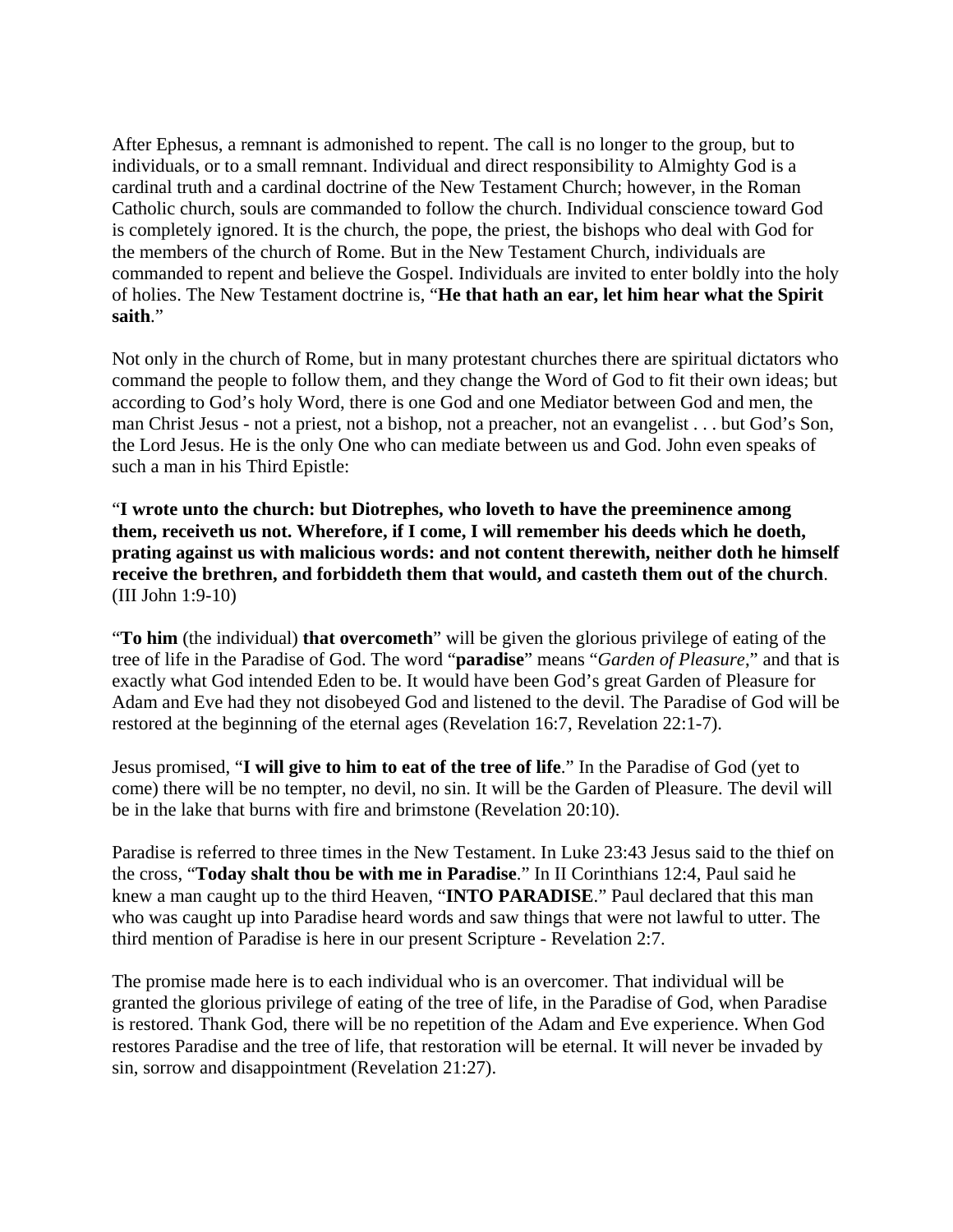Many believe that the only thing involved in Christianity is to be born again, and then just "take it easy" until Jesus comes for us. But certainly such an idea of Christianity is not according to Scripture. We are saved by grace, the gift of God. Salvation cannot be earned or merited. But to be a victorious Christian is our responsibility. If we trust and obey, we will be victorious. If we are careless and unconcerned, we will live a defeated Christian life. If we are an overcomer we will share a full reward; but if we are careless and unconcerned about spiritual things, we will "**suffer loss**."

Salvation is free . . . rewards are earned. If we overcome, we will be granted certain privileges in Paradise that those who failed to overcome will not be granted. Certainly there will be degrees of reward in Heaven (I Corinthians 3:11-15).

It is interesting to me to note that the Lord Jesus Himself will present the rewards. ("**To him that overcometh WILL I GIVE to eat of the tree of life**.") Jesus Himself will grant the privilege. This teaches me how closely believers are connected to the Lord - not only here, but in eternity.

Heaven will be a big place, there will be a lot of people there; but it will not be so big, nor will there be so many individuals, that Jesus will not have time for those individuals. I am glad I'm going there. If you are not on your way to Heaven - repent, believe on the Lord Jesus Christ, "**and thou shalt be saved**" (Acts 16:31, John 5:24).

#### **THE SPIRIT'S MESSAGE TO SMYRNA** Revelation 2:8-11:

8. **And unto the angel of the church in Smyrna write; These things saith the first and the last, which was dead, and is alive;**

9. **I know thy works, and tribulation, and poverty, (but thou art rich) and I know the blasphemy of them which say they are Jews, and are not, but are the synagogue of Satan**. 10. **Fear none of those things which thou shalt suffer: behold, the devil shall cast some of you into prison, that ye may be tried; and ye shall have tribulation ten days: be thou faithful unto death, and I will give thee a crown of life**.

11. **He that hath an ear, let him hear what the Spirit saith unto the churches; He that overcometh shall not be hurt of the second death**.

The second church named in our Scripture is the church at Smyrna. The message to this church represents the period of the great persecution about A. D. 316. Smyrna was about forty miles north of the city of Ephesus.

It is now one of the most important cities of the Turkish Empire, and it is estimated that about 200,000 people now live there. In many respects, Smyrna was a rival of Ephesus. Its natural and commercial location brought commerce, and through commerce came much wealth and splendor. Its buildings, even in that day, won for the city the name of The Beautiful. Smyrna was not far behind Ephesus in the practice of idolatry. This city is not named in the book of Acts, nor does Paul name the church at Smyrna in any of his Epistles. Therefore, we have no way of knowing exactly when or how the Gospel was introduced to the people there, nor when the church there was founded.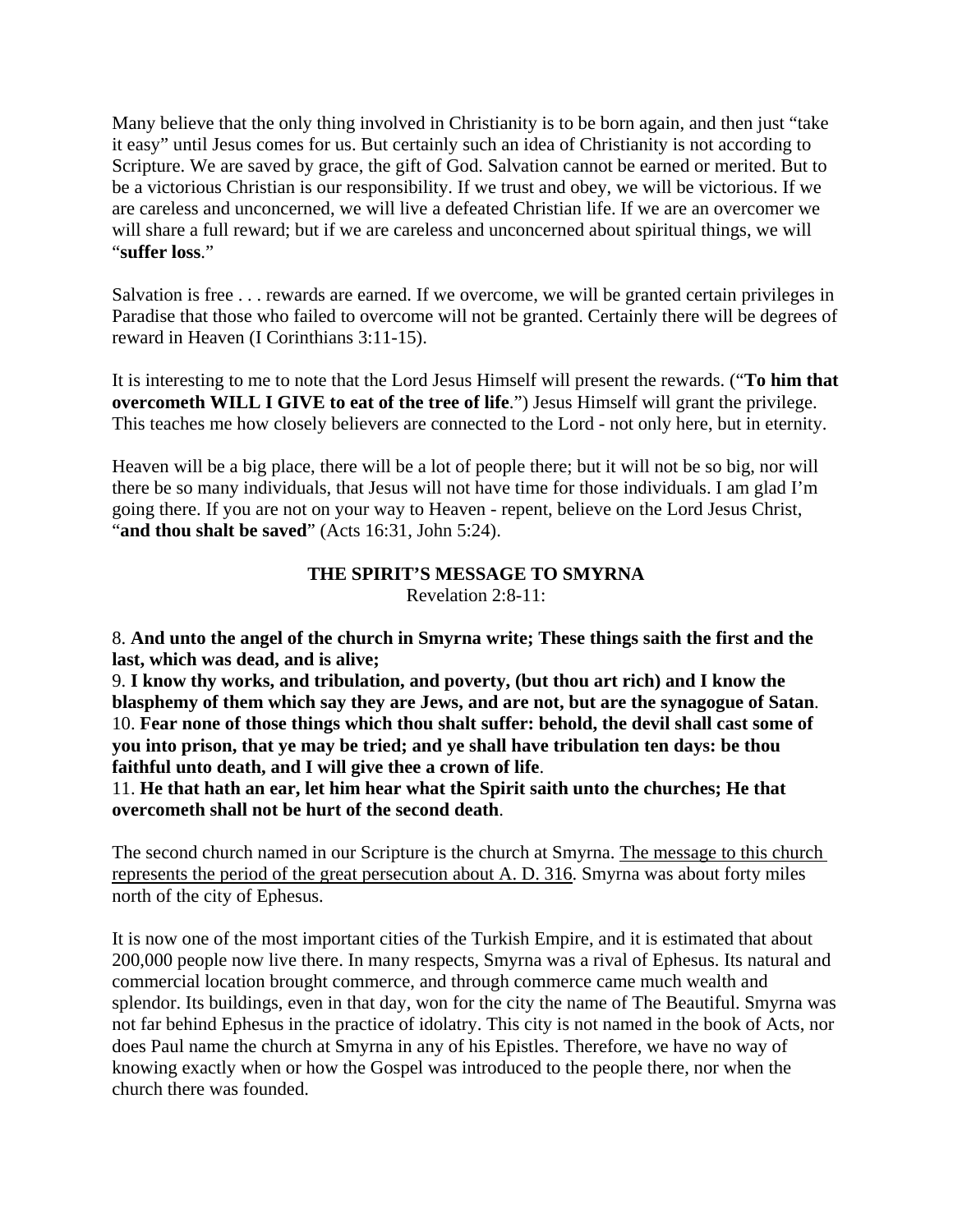The imperial laws against Christianity were enforced severely in Smyrna. Jews and heathen combined brought much persecution through the local authorities . . . they put pressure on local authorities and forced them to carry out their laws against the Christians. Polycarp, the bosom friend of John the Beloved, was slain in Smyrna in his ninetieth year. Most Bible authorities put the date at 168 A. D. Polycarp was possibly the last person to carry on a conversation with John the Beloved, according to Bible history and books on Bible antiquity.

The fierce and bloody persecution which raged in Asia Minor had its center in the city of Smyrna. The terrible persecution lasted about two hundred and fifty years. It was very, very fierce at times, and at other times grew lighter. During this time of imperial and pagan persecution, the Church went through a terrible blood bath; but not without the knowledge of Him who stands in the midst of the golden candlesticks.

# Verses 8 and 9: "**And unto the angel of the church in Smyrna write; These things saith the first and the last, which was dead, and is alive; I know thy works, AND TRIBULATION, and poverty, (but thou art rich) and I know the blasphemy of them which say they are Jews, and are not, but are the synagogue of Satan**."

The briefest of the Spirit's messages is the message to Smyrna. The longest message is to the church at Thyatira. The assembly at Smyrna is commended - not one word of reproach is addressed to the assembly there. By way of contrast, the message to the assembly at Laodicea is a message of rebuke. Not one word of commendation or praise is in the message to the Laodiceans.

Again by way of contrast, the poverty and tribulation of Smyrna stand out, while the rich and self-satisfied condition of Laodicea is unmistakable. There is but one other church that is not censured or condemned (or warned) and that is the church at Philadelphia. However, we are not to suppose that there was nothing wrong in either Smyrna or Philadelphia, because the local assembly will always have faults. The only perfect Church is the invisible body of which Jesus is the head. Where there are earthly members of a local assembly, weakness will be found; and any church stands to be censured by the Lord.

The Church in its Ephesian period lost its first love; therefore, the Lord permitted chastisement to come upon the Church to cause it to return to Him. Smyrna means "*bitterness*" and "*myrrh*" - an ointment associated with death. In the meaning of the word, a prophecy of persecution and death is seen, and is sure to befall the members of the church at Smyrna. These names are not accidental nor were they picked at random. The names Ephesus, Smyrna, and all the others have a very deep and special meaning in Scripture. However, the members of the assembly at Smyrna are told not to fear even though they were to suffer and many would be put to death. The reward for sealing one's testimony with one's lifeblood is to receive a "**crown of life**," a martyr's crown.

The message to Smyrna opens with the words, "**These things saith the first and the last, which was dead, and is alive**." The title used here is the spiritual Rock of Gibraltar, against which no power can stand. As The First, He is before all in time, and above all in power.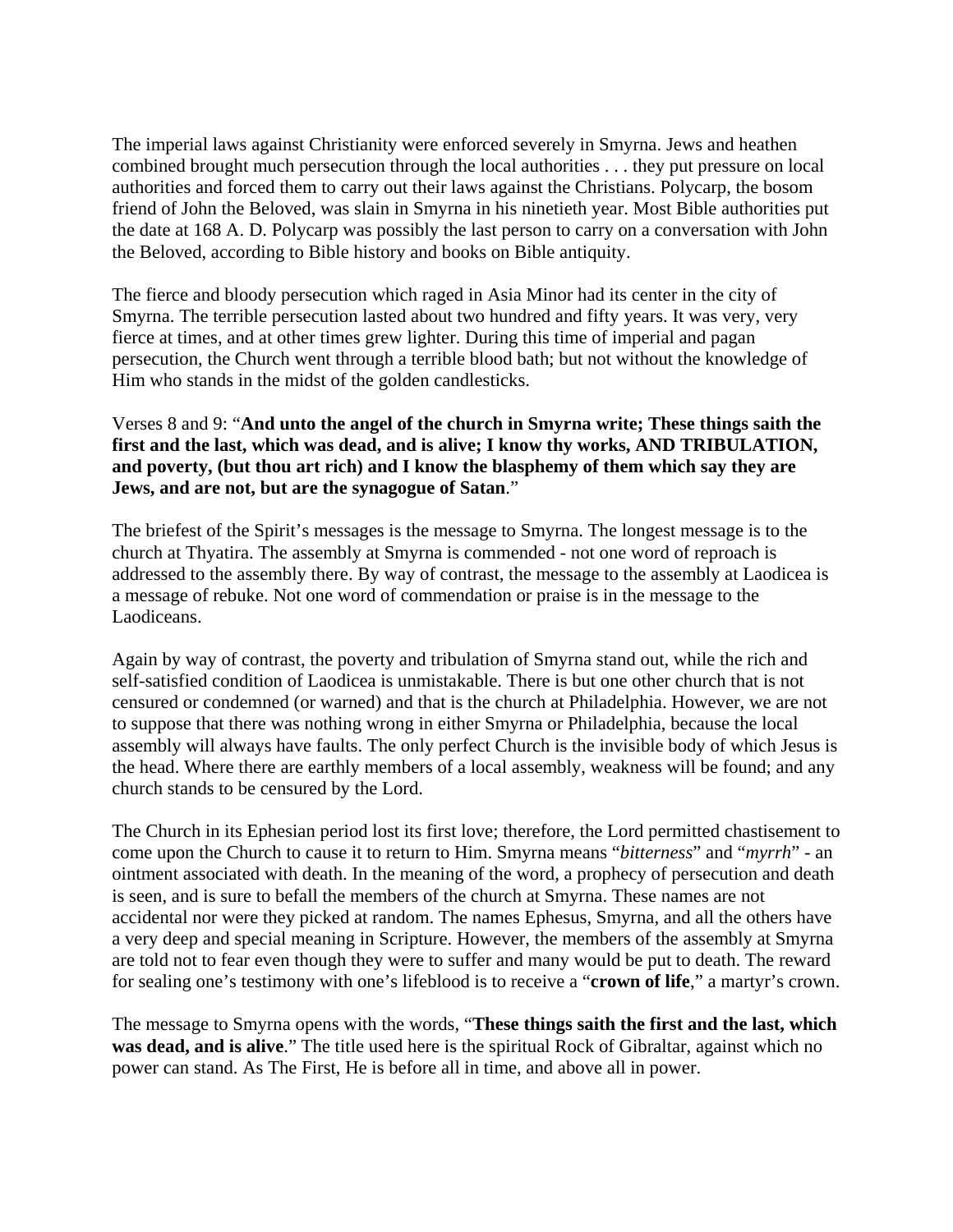As The Last, He is after all - He closes all things, He is the consummation of all things. The One speaking to the saints at Smyrna is the Eternal One; but even though He is from eternity through eternity, He came into this world to die. Death had no claim upon Him, because He had not sinned; nevertheless, He died that we might have life.

He entered into the very heart of death, He conquered death - and rose again to die no more.

Verse 9 opens with the consoling words, "**I KNOW**." The Lord Jesus, our Saviour, knows every heartache. He knows every pain, every tear, every burden. WE FLOURISH BEST AND ARE THE RICHEST WHEN WE SUFFER.

When the Church is persecuted it spreads like wildfire.

When the Church is at ease in Zion, God's work suffers sorely!

- Jacob was a better man after wrestling all night with the angel (Genesis 32:24-32).

- Paul was given a thorn in the flesh. He prayed for God to remove the thorn, but God did not remove it. God promised and gave grace sufficient to bear it - and Paul was the richer for it (II Corinthians 12:7).

- The Hebrew Christians joyed in the spoiling of their goods (Hebrews 10:34).

- The three Hebrew children knew the Lord from the historical standpoint; but when they met Him in the midst of the fiery furnace they knew Him as they could never have known Him had they not stood when the king commanded them to bow (Daniel 3:1-25). Read this portion and feast upon it.

- Daniel knew the Lord - but I am sure he knew the Lord much better after spending a night in the lions' den, in the company of lions and the angel of the Lord.

Sometimes we are the richest when we are the poorest. We may not realize it, but we are poorest when we think we are the richest. Sometimes we are the happiest when we think our heart is broken with sorrow. Just remember - God's ways are not our ways - and never forget, God knows all about us at all times.

If we are born again, our treasure is in Heaven. Our inheritance is there also, from whence we look for the Saviour. An inventory of Christian wealth and assets is furnished in Paul's letter to the church at Corinth (I Corinthians 3:21-23).

- If we are born again, we are in God (Colossians 3:3).
- Christ is in us (Colossians 1:27).
- Positionally, we are sons of God (Romans 8:14).
- We are destined to be conformed to the image of God's Son (Romans 8:29).
- Our wealth as a son of God is limited only by Christ and His riches (Ephesians 1:10,11).

Yes, the Church is rich even though, materially speaking, she may seem to be in poverty. Some of the churches that seem to be in poverty so far as the local assembly is concerned, are much richer than some of the churches that have million dollar edifices. The true Church is rich, endowed with the love and the unsearchable riches of Christ.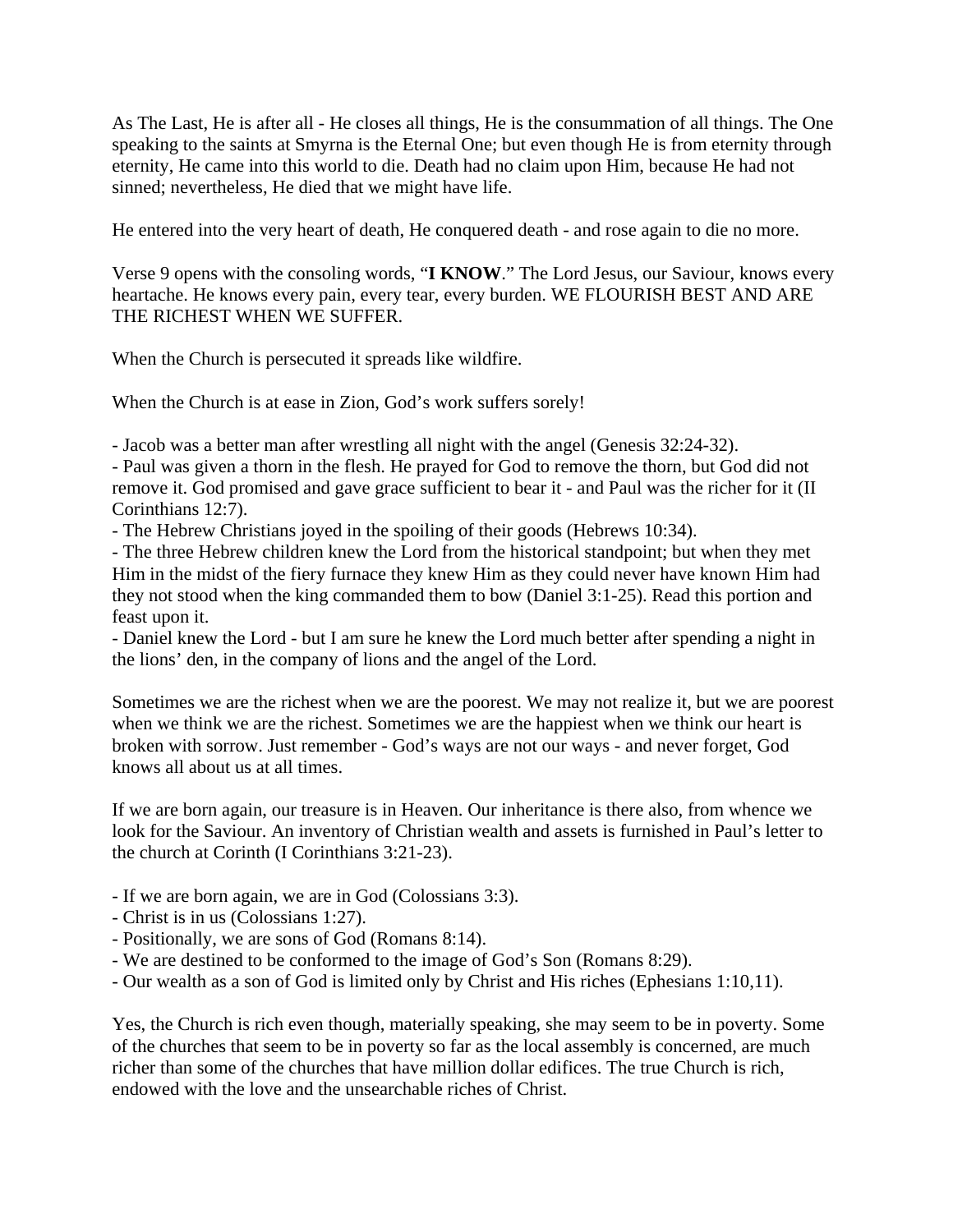The church at Smyrna was suffering from the pagan world without, and from an enemy of a religious character within.

It seems that there was a group in the church who claimed to be Jews, but who were not really Jews. They were in the church for what they could get out of it - not for what they could give to the Christ in the midst of the golden candlesticks.

In Ephesus we saw a company of clergy who promoted themselves - they were proud and lofty. (They were also exposed as pretenders and liars.) That particular movement was crushed for a time, but the devil does not take defeat easily. Even though that movement was crushed, a similar movement on a lesser scale began to show up in Smyrna.

Today we have the same element in many of our local assemblies . . . men and women who join the church for business or social reasons, and for gain. It would be interesting to know just why some people do unite with the local assembly, and sometimes keep pushing themselves until they are elected deacon, trustee, or Sunday school teacher. We have them; they have been in the church ever since Ephesus, and they will be there until the Church is raptured.

Thank God, they will be left behind when the true Church IS taken out!

The Spirit puts no frills or sugar-coating on the words that expose this crooked religious crowd. The Spirit clearly states that they are not Jews, "**but are the synagogue of Satan!**"

That does not sound like some of the sweet talk we hear from the pulpits today, does it? Today we hear, "All religions should get together; all denominations and cults should unite - and should teach the Fatherhood of God and the brotherhood of man." No! there is a true Church, composed of true believers. All else is false and belongs to the synagogue of the devil. That may sound a little rough - but we need to speak words easily understood when making truth and error known to our listeners.

In Smyrna, this group of religious pretenders railed against the church in its suffering. They brought contempt and false accusations against it, and the Spirit declares they are of the synagogue of Satan.

In Revelation, two names are used when referring to the archenemy of man:

(1) Satan - which means "*adversary*," and (2) Devil - which means "*slanderer*." Of course, to the Church and to the child of God he is both Satan (the adversary), and the devil (the slanderer). He is the instigator of all persecutions and slander brought against the Church and the people of God.

Verse 10: "**Fear none of those things which thou shalt suffer: behold, the devil shall cast some of you into prison, that ye may be tried; and ye shall have tribulation ten days: be thou faithful unto death, and I will give thee a crown of life**."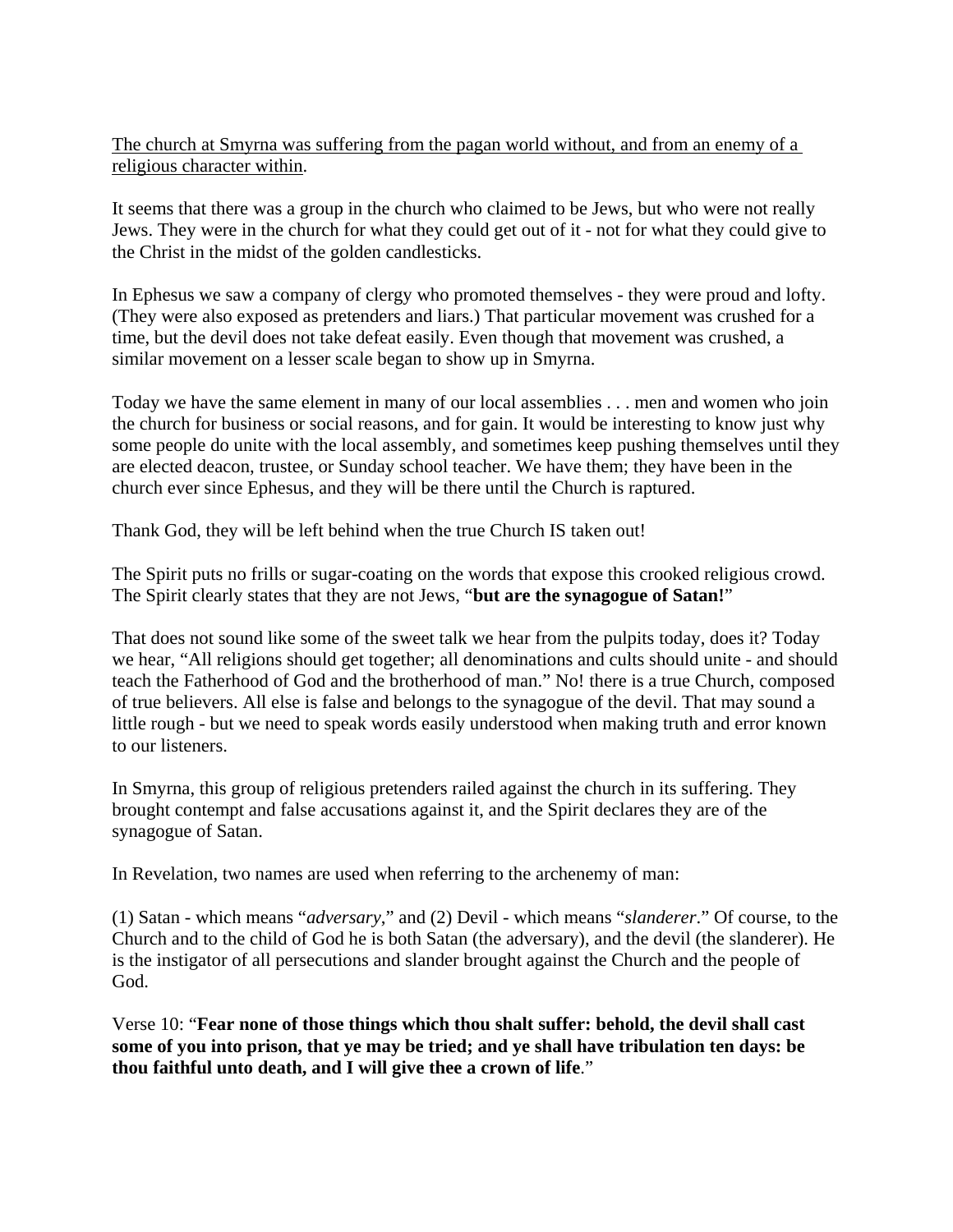The message begins, "**I KNOW**" - and since the Lord God Almighty knows all about His children and stands in the very midst of the Church, we are commanded, "**FEAR NONE OF THOSE THINGS WHICH THOU SHALT SUFFER!**" The devil is a powerful being, but his power is limited and controlled by the all-powerful One: "**Power belongeth unto God**" (Psalm 62:11).

Since the devil's power is limited and controlled, he cannot judge even the most feeble of the saints without express permission of the Lord God Almighty, who is all-powerful and the Master of all, including the devil. Read Job, chapters one and two. Study them. It will do you good.

In the true sense of the word, "**There is no power but of God**" (Romans 13:1). All power is permitted by Almighty God, and the devil cannot make one move against God's child without God's permission. Read I Corinthians 10:13, and Hebrews 13:5. God's purpose in permitting persecution to come upon the assembly at Smyrna was to cause the saints to repent and return unto Him. Thus God's saints were purified. Their love, faith and courage were strengthened.

**The church at Smyrna had a definitely appointed period of tribulation: "Ten days." Some Bible authorities point out that there may be an allusion here to the well-known ten persecutions, and that there may also be an allusion to the tenth persecution under the ruler Diocletian. This persecution lasted exactly ten years, according to Bible history. The expression ten days certainly signifies a limited period.**

In this Scripture, the command is "**Be thou faithful unto death, and I will give thee a crown of life!**"

But Bible history and antiquity tell us that a few of the early Christians were appalled by the dread of the terrible torture and horrible death before them, and therefore they denied the Lord. Faithfulness - every step, every inch of the way, even unto death - is urged by the Spirit throughout the New Testament, and especially in our present Scripture during severe persecution. Steadfastness to the end must be maintained by the martyr, if the martyr's crown is to be won.

The Word of God tells of various crowns that may be won by a believer. There are five crowns mentioned in different parts of the New Testament, and there is the crown of gold on the head of every redeemed one in Heaven!

"**And round about the throne were four and twenty seats: and upon the seats I saw four and twenty elders sitting, clothed in white raiment; and they had on their heads crowns of gold**" (Revelation 4:4). These four and twenty elders represent the Church after the Rapture. I have been reading Revelation for many years throughout my ministry, I have delivered the series on radio verse-by-verse seven times - and I confess until this study I had never seen the solemn truth that every saint will wear a crown of gold, especially at the marriage supper. After that, I do not know; but here in this Scripture, the saints are pictured wearing crowns of gold.

- The crown of righteousness will be presented to the believers who live holy and righteous in their daily walk here on earth (II Timothy 4:8).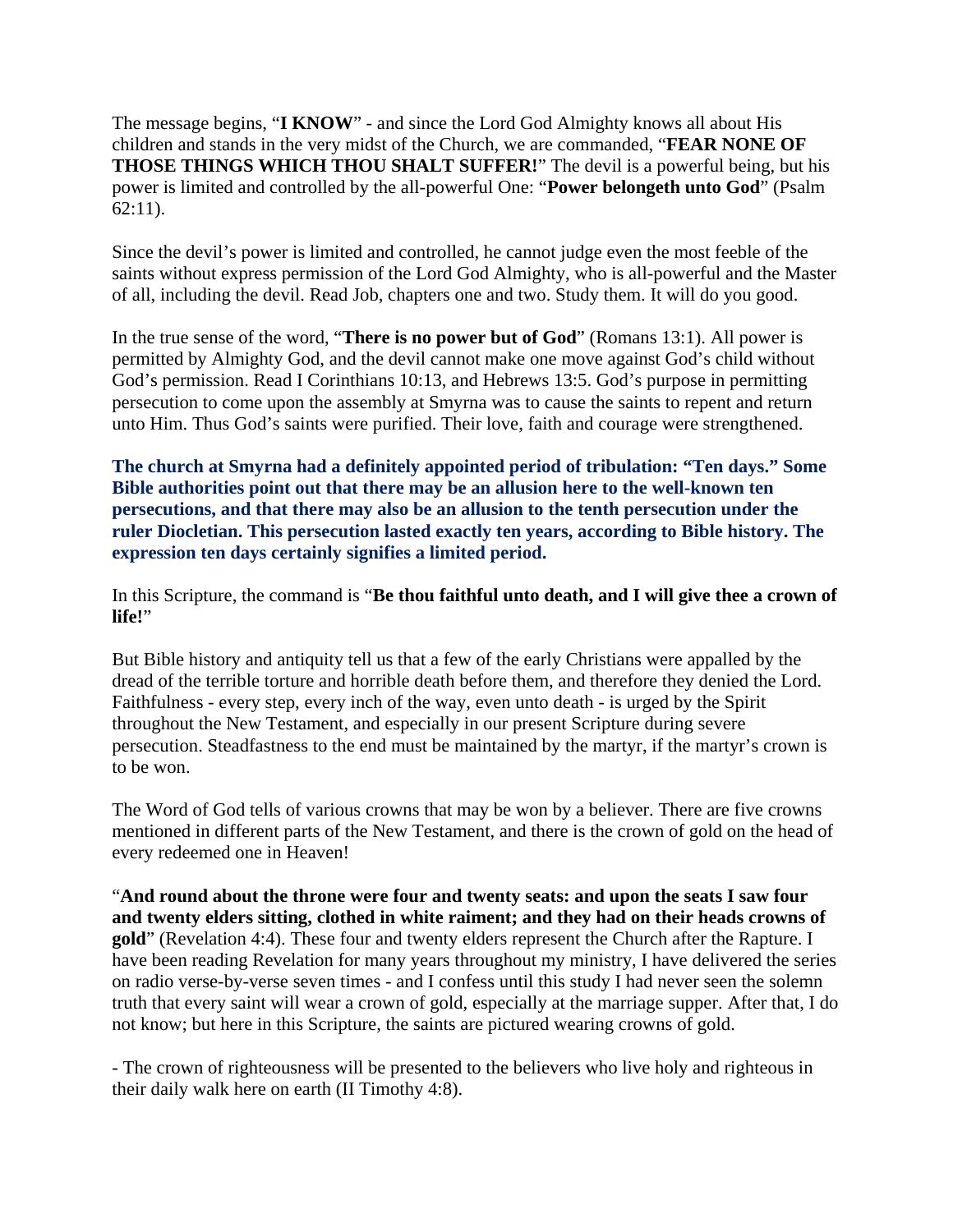- The crown of glory will be bestowed upon all who shepherd the beloved flock of God faithfully. This is the pastor's crown (I Peter 5:4).

- There is the martyr's crown - the crown of life (Revelation 2:10).

There are still other crowns for rewards - and what makes me so happy is the fact that Jesus will personally present the crowns.

# Verse 11: "**He that hath an ear, let him hear what the Spirit saith unto the churches; He that overcometh shall not be hurt of the second death**."

As I have already pointed out, seven times the Spirit admonished individuals to hear what the Spirit says to the churches. It is the responsibility of the individual to hear the message of the Spirit. We will not be excused by God at the judgment seat if we depend upon others to do our hearing, our praying, our confessing. It is an individual matter. We must individually hear and obey what the Spirit has to say to us.

The message to Smyrna closes with a promise: *Overcomers shall in no wise be injured or hurt of the second death*. The synagogue of Satan raged on one hand, the mass of heathen raged on the other. These two powerful forces were allied together to crush Christianity and destroy the Church . . . and between them stood the believer - the one who had confessed the Lord Jesus. His only defense was patience and meekness. What was his human outlook? He could lose everything . . . friends; material goods, loved ones . . . yes, even life itself!

To be an overcomer under such conditions took strong faith, clear spiritual vision and understanding, looking to Him who is invisible. Even though He IS invisible, He is nearer than breath itself, promising never to forsake the saints, but to go with them faithfully even to the end, and through the valley of the shadow of death!

The overcomer may die under torture and in horrible suffering . . . his executioner may delight in shedding his blood; but the overcomer is assured that no matter how horrible physical death may be, the second death shall in no wise, under no circumstances hurt the one who lays down his life for the Gospel!

The second death mentioned here refers, of course, to the lake of fire, the everlasting abode of the wicked and of the devil himself (Revelation 20:10-14; Revelation 21:8). God give us grace, even though we may not be going through the terrible persecution endured by the believers at Smyrna to stand true in this hour when liberalism and modernism are sweeping the country.

**To be an old-fashioned, fundamental, God-fearing, Bible-believing Christian may cost you your friends; it may cost you social popularity, or it may cost you your job; but if these dear believers at Smyrna were commanded to be faithful unto death, God pity you and me if we are not willing to suffer the persecution that may befall us in this hour.**

> **THE SPIRIT'S MESSAGE TO PERGAMOS** Revelation 2:12-17: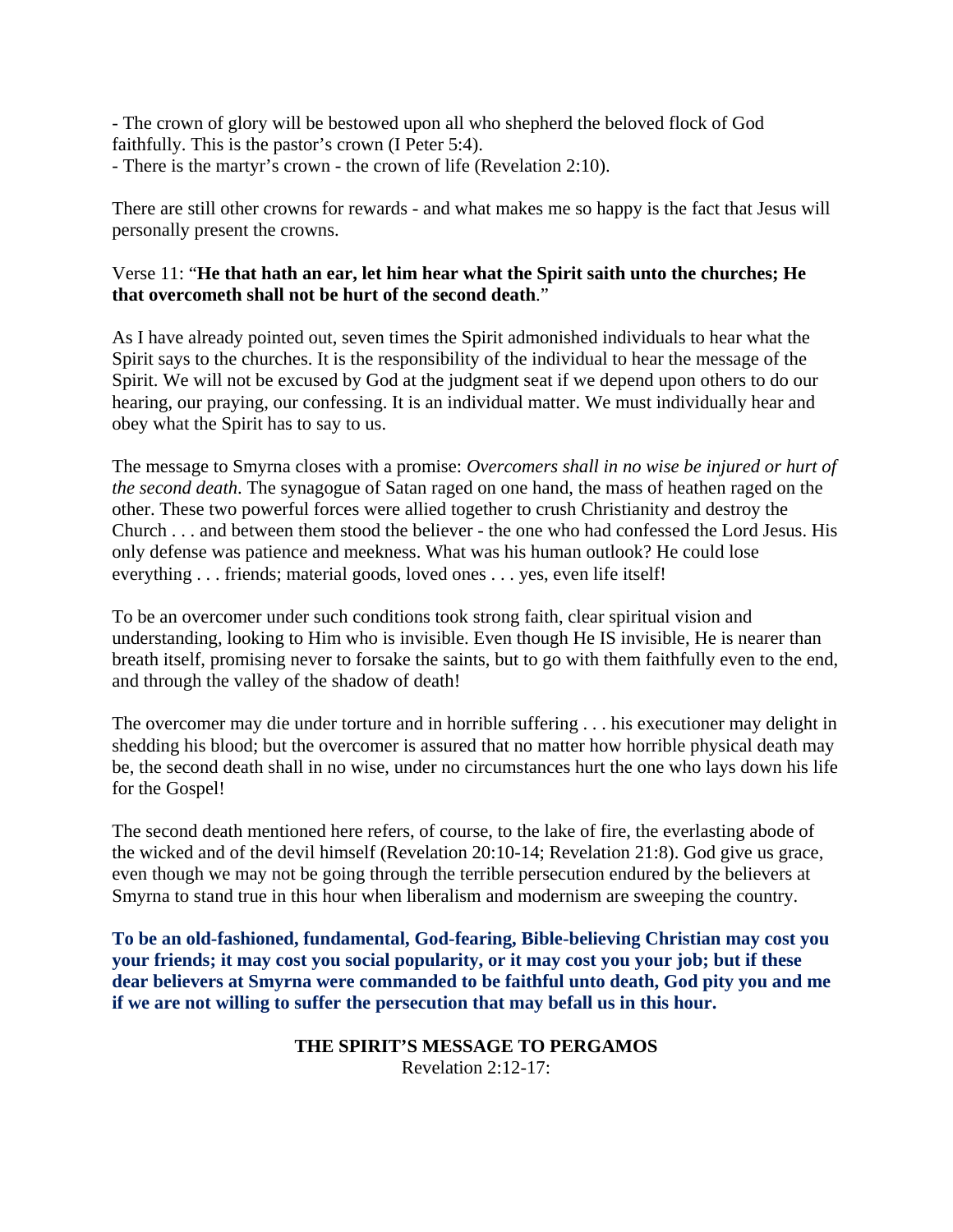12. **And to the angel of the church in Pergamos write; These things saith he which hath the sharp sword with two edges;**

13. **I know thy works, and where thou dwellest, even where Satan's seat is: and thou holdest fast my name, and hast not denied my faith, even in those days wherein Antipas was my faithful martyr, who was slain among you, where Satan dwelleth**.

14. **But I have a few things against thee, because thou hast there them that hold the doctrine of Balaam, who taught Balac to cast a stumblingblock before the children of Israel, to eat things sacrificed unto idols, and to commit fornication**.

15. **So hast thou also them that hold the doctrine of the Nicolaitanes, which thing I hate**. 16. **Repent; or else I will come unto thee quickly, and will fight against them with the sword** 

**of my mouth**.

17. **He that hath an ear, let him hear what the Spirit saith unto the churches; To him that overcometh will I give to eat of the hidden manna, and will give him a white stone, and in the stone a new name written, which no man knoweth saving he that receiveth it**.

The message to the church at Pergamos is the message to the church under imperial favor . . . the church settled in the world. This period was about A. D. 316, and, of course, will continue on until the Rapture.

Smyrna was about forty miles north of Ephesus, and Pergamos was still farther north. The city of Pergamos had little or no commerce, but was remarkable for its institutions of learning. It was a city of refinement, science - especially medicine. Many kings lived in Pergamos over a period of years. Bible history tells us that the library at Pergamos consisted of 200,000 books! It was in Pergamos that the art of curing skins for writing, was perfected. (The word "parchment" was derived from the process of curing skins to be used for writing.)

The goddess Diana was the great idol in Ephesus, and the deity in Smyrna was Dionysus. Ephesus and Smyrna were evil and wicked cities of idolatry, but Pergamos was even worse. It was known as "**Satan's throne**" and also as the place "**where Satan dwelleth**." In the outstanding and celebrated temple of Aesculapius was the wreathed serpent, and behind this serpent was Satan ("**the old serpent**"). What a terrible idol to have in a temple! This idol was used in ceremonies for healing.

In reality, this chosen deity of Satan was substituted for the Lord Jesus Christ in that city. Pergamos was the capital of Mysia, and the city today still exists under the name Pergamo. But it is not the city of glory that it was in the day when John wrote to the assembly there.

# Verse 12: "**These things saith He that hath the sharp sword with two edges**."

Thus began the message to the church at Pergamos. These words were used in the glorious description of Christ in the first vision in Revelation (chapter 1:12-16), and are applied several times in the addresses to the churches. In Chapter One, the sword proceeds out of His mouth, while here He is said to have a sharp, two-edged sword. The sword is a symbol of Judgment, and of course the sword that proceeds out of His mouth is the Word of God. Paul tells us that God's Word is quick and powerful and sharper than any twoedged sword (Hebrews 4:12).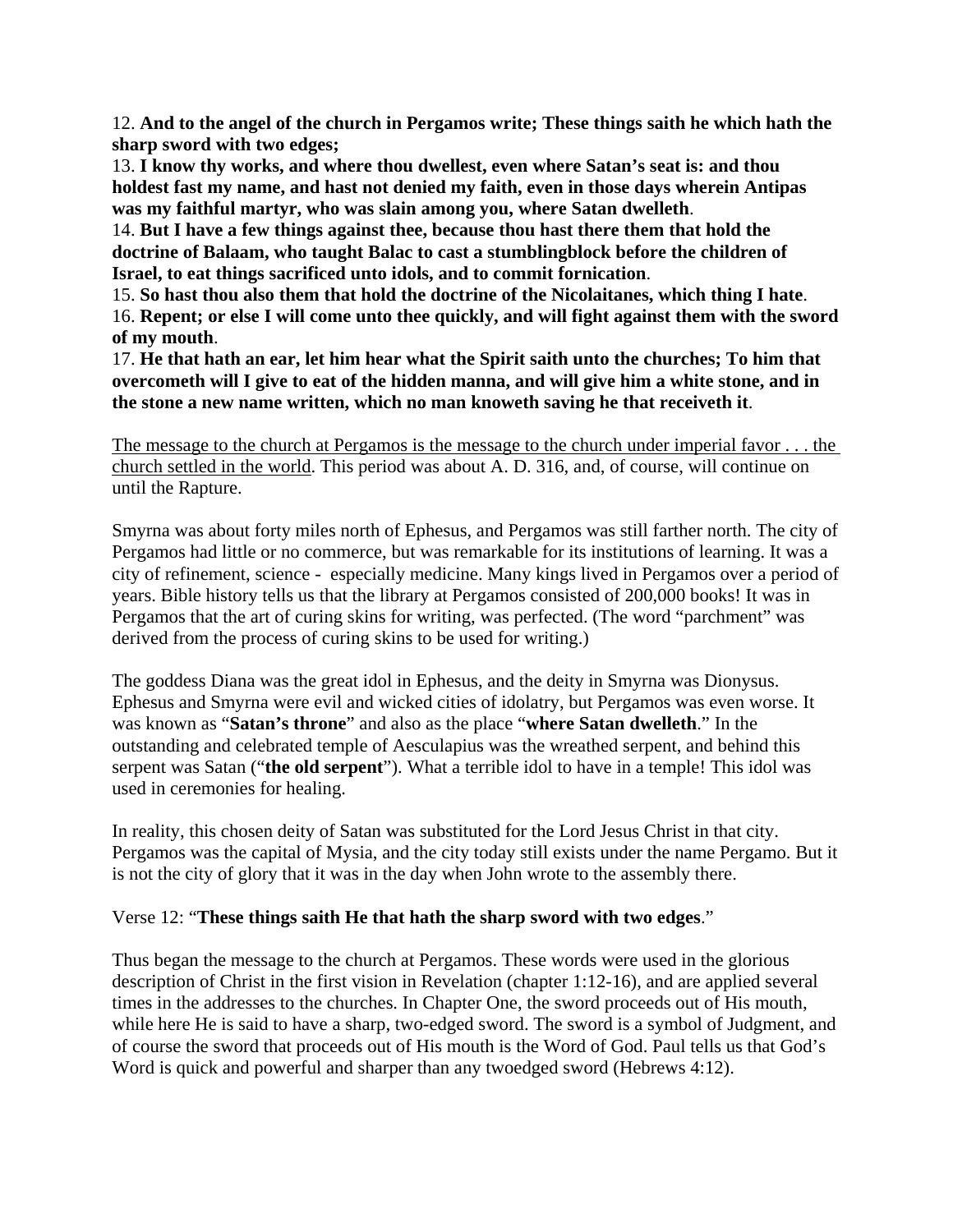Verse 13: "**I know thy works, and where thou dwellest, even where Satan's seat is: and thou holdest fast my name, and hast not denied my faith, even in those days wherein Antipas was my faithful martyr, who was slain among you, where Satan dwelleth**."

Here we have those solemn words again - "**I know**."

Historians tell us that probably the most severe persecution came under Decius, between A. D. 249 and the Emperor Diocletian, A. D. 284. Satan attempted to destroy Christianity *from without* - but failed. His next move was to destroy the Church in its true character and testimony *from*  within. He used "religious" men and teachers to accomplish this deadly, damnable, undercover work.

Paul prophesied this in Acts 20:29-30, and the cruel, ungodly schemers of whom he wrote were certainly operating during the Pergamos period. At the time John wrote, Pergamos was the capital of Roman government in Asia.

Heathenism and idolatry reigned supreme. From Pergamos, which was the center of idolatry and persecution, suffering among the believers spread over all of western Asia. Because of this, Pergamos was called "**Satan's seat**" (or throne) and "**the city where Satan dwelleth**." Satan had his headquarters in Pergamos, and from that city he sought to strangle and crush Christianity in that part of the earth. I pointed out in the beginning of this study that the messages to these seven churches not only have to do with the seven local assemblies, but with the Church at different periods from its birth to the Rapture. We must keep this in mind if we are to understand the deep, spiritual meaning of the messages to these individual churches.

Thus, the message to Pergamos brings us up to the time of Constantine . . . the beginning of the fourth century after Christ. The repeated attacks of Satan as a "**roaring lion**" (I Peter 5:8), his open persecution against the Church for two hundred and fifty bloody years, left the Church spiritually richer, if seemingly poorer in the eyes of the world.

Diocletian was the last of the persecuting emperors and his persecution had failed to destroy the Church.

Now Constantine, the first Christian emperor, succeeded his bloody predecessor. When Constantine ascended to the throne, the edicts of his predecessor were repealed and liberty was granted the Christians to worship according to their conscience. This took place in A. D. 313.

However, the Christian religion was regarded as but one of the many religions of the empire. All religions were tolerated. As time went on Constantine learned more about Christianity and became better acquainted with Christians. He noticed that his Christian subjects could be relied upon and trusted, while his pagan subjects were continually causing trouble and giving him much difficulty throughout the empire. This being true, he realized that Christianity certainly had something the pagan religions did not have. Because of this, in A. D. 324 Constantine issued edicts against paganism and sought with all of his power to force Christianity on his empire as the one and only religion. He banished pagans from his court and from his government, and Christians were given posts of honor.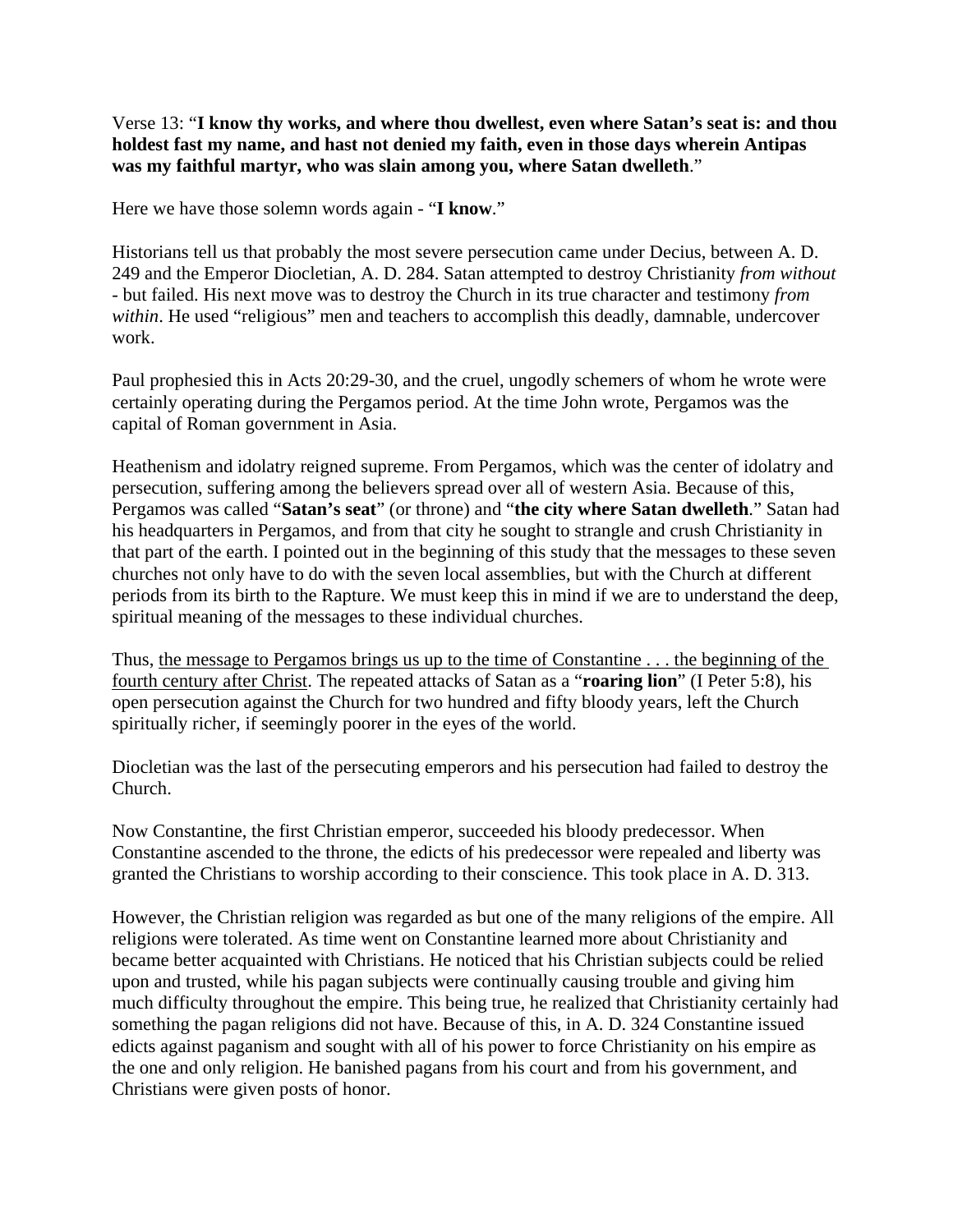These Christians were not like Daniel.

Because the Emperor offered the gold and positions of honor, many of them eagerly swallowed the bait, sacrificed their convictions and allegiance to the Lord - and the church settled into the world. Before that time the church had walked apart from the world (John 17; II Corinthians 6:14-16). When Constantine made these kind gestures toward the church and believers, they locked arms with him and with the state, and thus the church made a fatal union. The unhappy and spiritually unprofitable alliance of church and state can be dated from that particular time.

Up until this time, the believers met in homes and ordinary places of worship, but now the gorgeous temples of heathenism and the vestments of the priests were consecrated by the Emperor for Christian service. Many times men were forced at the point of the sword to be baptized.

Whereas the church had been in poverty (yet spiritually rich), it now was walking in what seemed to be golden slippers and splendor. In order to keep the good graces of the people, the church was forced to become reconciled to some of the pagan superstitions of the priests who were forced to become Christian at the point of the sword. The admonition to believers is, "**Come ye out from among them . . . have no fellowship with the unfruitful works of darkness . . . how can two walk together except they be agreed?**"

The effects of the unholy alliance that began with Constantine, remain to this present hour.

Verse 13 sheds light that we certainly need today, relative to the devil and his activities here on earth. We learned that the devil does have a throne, and that he does have a dwelling right here on this earth. He is the god of this world, he is the prince of the power of the air.

The New Testament Church is made up of a heavenly people. Our citizenship is in Heaven, the Head and the Foundation of the Church is in Heaven, our conversation is in Heaven, we sit together in heavenly places in Christ Jesus. We are dead, and our lives are hid with Christ in God. It is a terrible thing when the Church sits down where Satan's seat is, and where Satan dwells.

The false church is minutely described in Revelation chapter 18. There are named 28 items in the false church. The first is GOLD, and the last is SOULS. We will study it carefully when we reach chapter 18.

In spite of the horrible persecution of the church at Pergamos, and in spite of the fact that the church was in the city where Satan had his headquarters, the message declared, "**Thou holdest fast my name, and hast not denied my faith**." The saints had been tested, and even though their goods had been taken, they had been tortured, robbed and martyred, they did not deny the name of the Lord Jesus, nor did they deny the faith. Satan is a powerful person - but his overthrow is determined, and the moment of his eternal imprisonment is fixed (Revelation 12:7- 13; 20:10).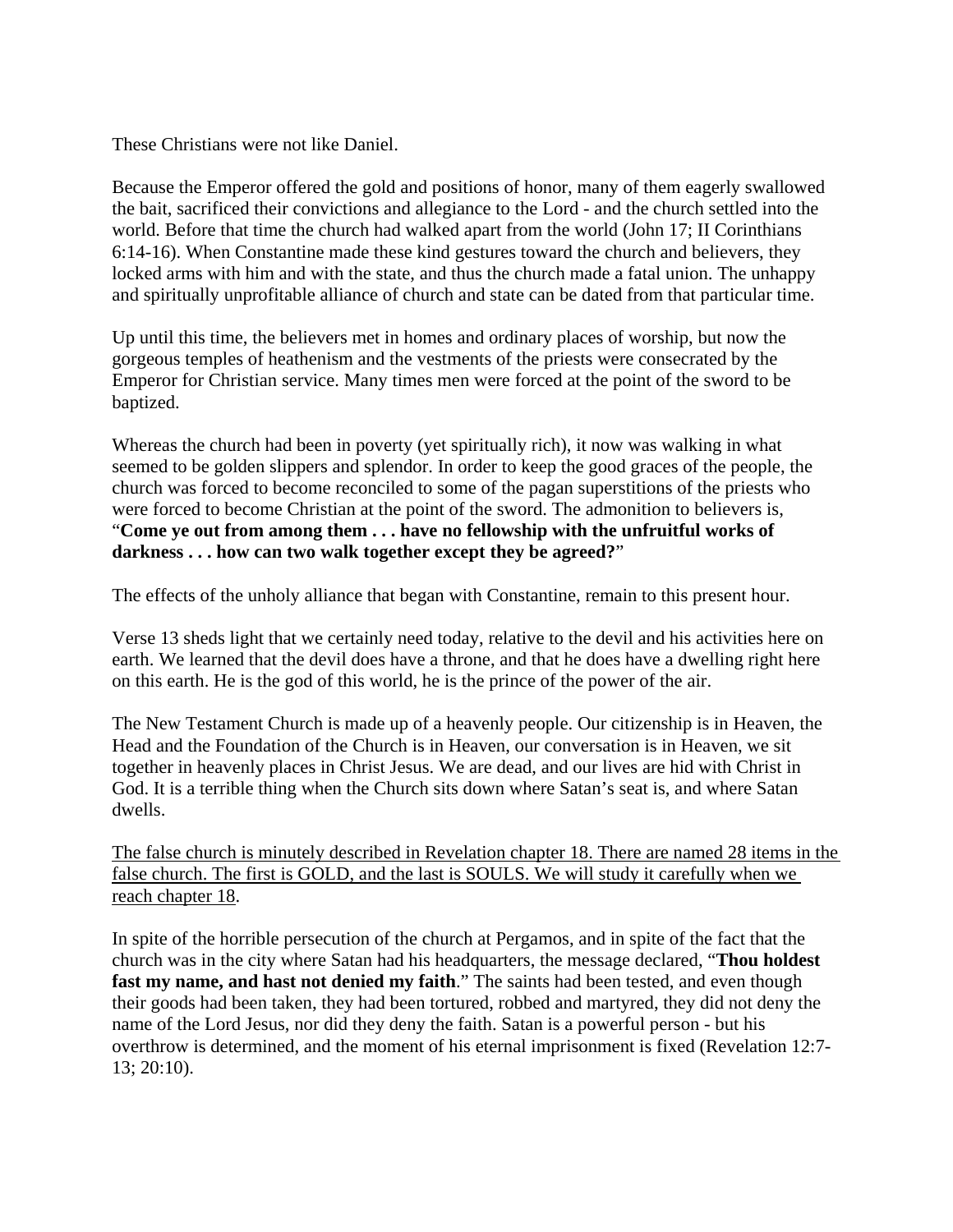The Spirit gives honor where honor is due. The believers at Pergamos, in spite of all that had come upon them, had not surrendered one article of fundamental truth, had not deviated from the faith "**even in the days in which Antipas, my faithful witness, was slain among you**."

The name of Antipas, that faithful, uncompromising, fearless witness who sealed his testimony for Christ with his life's blood, has been handed down to us on the pages of Holy Scriptures.

We do not know one thing about him save his name and the fact that he gave his life for his faith; but there is so much wrapped up in that one sentence, "**MY FAITHFUL WITNESS!**" What the Lord Jesus Christ was to God the Father (Revelation 1:5), Antipas was to the Lord Jesus Christ! Greater words could not be spoken about any saint of God.

Verses 14 and 15: "**But I have a few things against thee, because thou hast there them that hold the doctrine of Balaam, who taught Balac to cast a stumblingblock before the children of Israel, to eat things sacrificed unto idols, and to commit fornication. So hast thou also them that hold the doctrine of the Nicolaitanes, which thing I hate**."

Verse 14 opens with the words, "**But I have a few things against thee**."

These words were spoken to the angel at Ephesus (chapter 2:4) and also to the angel at Thyatira (chapter 2:20). At Ephesus, it was the departure from first love. In Thyatira it was the corruption of doctrine; and here in Pergamos it is plural "**things**," pointing to more than just one evil.

Always remember that when a minister begins to compromise in the least, the compromising will spread and grow. If we give the devil an inch he will take a mile. A believer cannot do business with the devil in any form, regardless of how insignificant or little it may seem. It does not seem to be such a terrible sin just to love the Lord Jesus a little less; but when our love cools, that always opens the door for other things to happen.

In the church at Pergamos, there were those in the assembly who held to the teaching of Balaam, and those who held to the teaching of the Nicolaitanes. Both groups were tolerated in the local assembly. What Ephesus hated, Pergamos accepted (Revelation 2:6 and 2:15).

If you will study the life of Balaam, you will readily see that his heart was not in the prophecies he was compelled by the Spirit of God to utter (Numbers 23 and 24). The king of Moab had offered him honor and gifts and his soul longed for these things. For enough money, he would curse the people of God. "**HE LOVED THE WAGES OF UNRIGHTEOUSNESS**" (II Peter  $2:15$ ).

Balaam was exceedingly baffled in his wicked attempts to curse those whom God had abundantly blessed. The ungodly Mesopotamian prophet taught the wicked, demented Moabite king to cast a stumbling block in the path of God's chosen people, Israel.

The Old Testament does not give us the record of the transaction between these two characters. The prophet and the king went their respective ways (Numbers 24:25). But the scheme succeeded.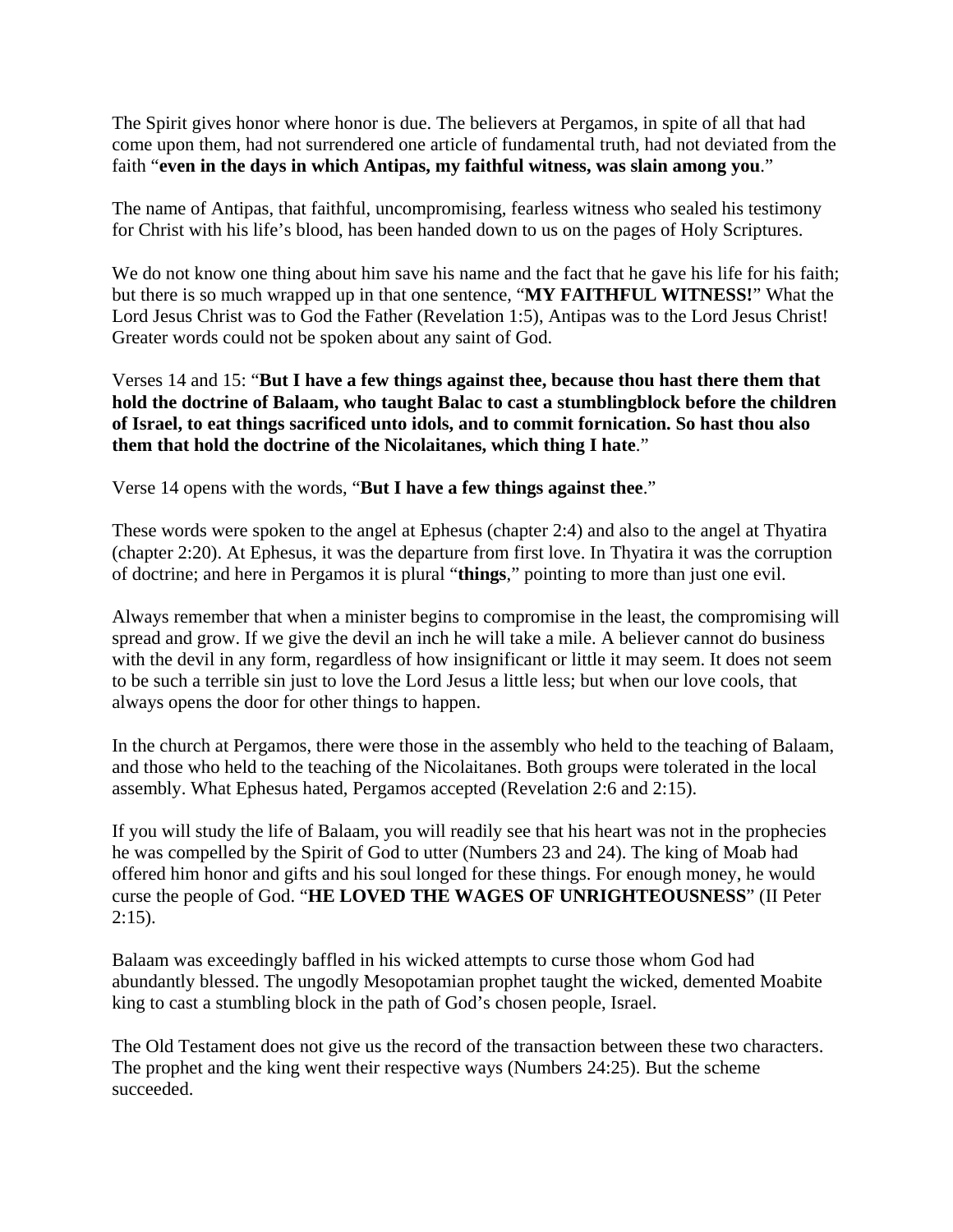Under the direction of their evil leader, the women of Moab caused the children of Israel to sin (Numbers 25-31). Thus Balaam, even more guilty than the king, was (through Satan) the real instigator of the fall of Israel, which led to the signal judgment inflicted through the power of God, upon 24,000 of the people (Numbers 25:9).

Paul refers to this terrible judgment in I Corinthians 10:8: "**Neither let us commit fornication, as some of them committed, and fell in one day three and twenty thousand**." Peter, Jude, and John, three writers in the New Testament, specifically refer to Balaam. Israel committed two sins which brought this judgment upon them. The sins were idolatry and fornication.

Paul denounced both sins III I Corinthians 10:19-28 and I Corinthians 6:15-18.

In Pergamos, the teachers of these terrible, impure practices were sheltered and protected within the church itself! These sins were the result of the teaching of Balaam. For the born again child of God, any object, any person, place or thing that occupies the place God should OCCUPY in the heart and life of the individual, is an idol, and thus becomes idolatry (I John 5:21).

#### Verse 16: "**Repent; or else I will come unto thee quickly, and will fight against them with the sword of my mouth**."

Illicit intercourse with the world is spiritual fornication (II Corinthians 6:14-16). In the Old Testament, Israel is charged with adultery in having fellowship with the Gentiles (Jeremiah 3:8). Israel was married to the Lord; thus to be friends with the enemies of the Lord was adultery. In the New Testament, the church is charged with fornication in allowing friendship with the world (Revelation 2:21). (The New Testament Church is not yet married to the Bridegroom. The marriage will take place immediately after the Rapture.)

Thus, for the church to show friendship with the world is spiritual fornication. We are commanded to "**Love not the world . . . come ye out from among them . . . touch not the unclean . . . have no fellowship with the unfruitful works of darkness . . . abstain from the appearance of evil**." When a believer participates in the things of the world, that participation is spiritual fornication.

There was a difference between the doctrine of the Nicolaitanes and the doctrine of Balaam, but the result of both doctrines was the same-moral ruin to all who participated in such unholy teachings and practices. The outstanding sin in the church at Pergamos was the sin of tolerating evil men and their teaching in the church. Balaam, the false prophet, still has his representatives in the local assemblies today. Men who are twin brothers to Balaam occupy positions of responsibility in the local churches. The sin of Pergamos is still with us.

In the warning to the assembly at Ephesus, the Spirit said, "**Remember, therefore, and repent**." No assembly on earth at that time had quite so much to be thankful for as the church at Ephesus. Paul had labored at Ephesus for three years. He served with tears and with much suffering. The result was abundant fruit. He had taught the people, suffered with them - and they had grown in grace.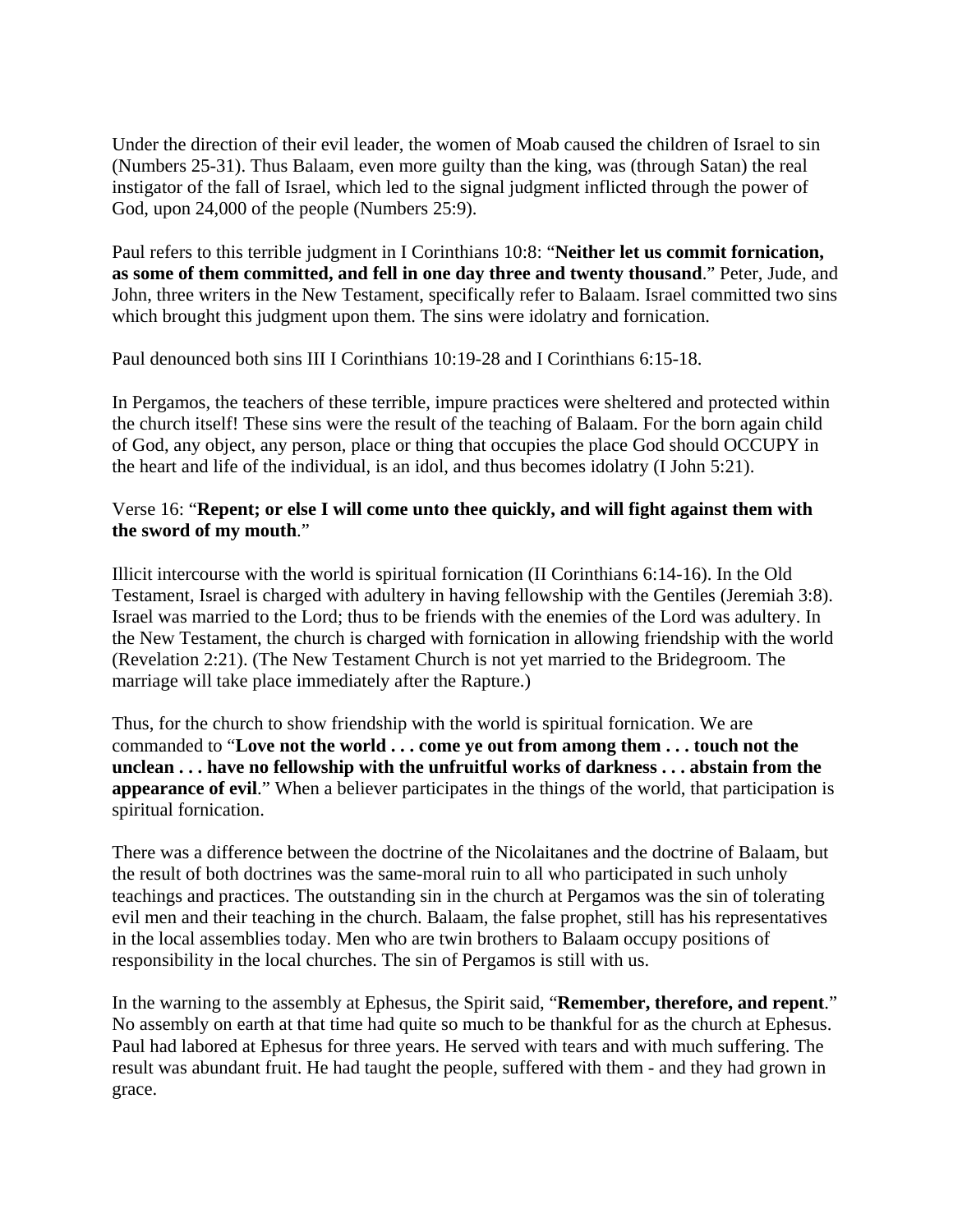But in spite of it all, they had left their first love. The Spirit admonished the Ephesians to remember the good days, the spiritual days, to remember what they had fallen from, and to repent and return to their former spiritual status, which they had enjoyed under the ministry of the Apostle Paul.

In Pergamos, there had been no Apostle Paul. That church had not had the privileges and the teaching Ephesus had enjoyed. So the Spirit leaves off "**remember**," and simply states, "**REPENT!**" In Ephesus the message was "**Remember - and repent, or else I will come and remove thy candlestick**." Here, the warning to Pergamos is "**Repent, or else I will come and fight against them with the sword of my mouth**." In other words, "I will not only come in judgment - but I will declare war! I will fight with the sword!" Thus the Lord distinguishes between evils committed by the assemblies. There are degrees of sin - and proportionately, degrees of punishment. The Lord also distinguishes between leaders and those who are led.

In the different forms of discipline suggested in the New Testament, in order to preserve holiness and purity in God's house and among God's people, this distinction should be carefully recognized and acted upon in all church discipline. "**Of some, HAVE COMPASSION, MAKING A DIFFERENCE: And others save with fear, pulling them out of the fire; hating even the garment spotted by the flesh**" (Jude 22 and 23).

"**The sword of my mouth**" refers to the judging power of the Word of God. "**He that rejecteth me, and receiveth not my words, hath one that judgeth him: the Word that I have spoken, the same shall judge him in the last day**" (John 12:48).

Verse 17: "**He that hath an ear, let him hear what the Spirit saith unto the churches; to him that overcometh will I give to eat of the hidden manna, and will give him a white stone, and in the stone a new name written, which no man knoweth saving he that receiveth it**."

To each of the seven churches is given the solemn admonition, "**He that hath an ear, let him hear what the Spirit saith to the churches**." We then have a promise to the overcomer, concerning special and personal rewards of hidden manna, and a white stone - and in the stone a new name written "**which no man knoweth saving he that receiveth it**."

Overcoming the world, the flesh, and the devil is an individual matter. WE must be overcomers. Overcoming refers to individuals, not to a group.

There is a peculiar sweetness to the promise given here: "**I give of the hidden manna**."

In this verse, two times the Lord Jesus declares, "**I give**."

Manna - and a white stone with a new name. In the Old Testament, manna is declared to be "**angels' food**" (Psalm 78:25). John 6:33 speaks of manna as "**the bread of God**." For 12,500 mornings, The Lord God rained down manna from Heaven for His people, Israel, on earth. The God of Israel is God, and He is even more to us in this day of grace than He was to them. This is the most glorious age ever known to man.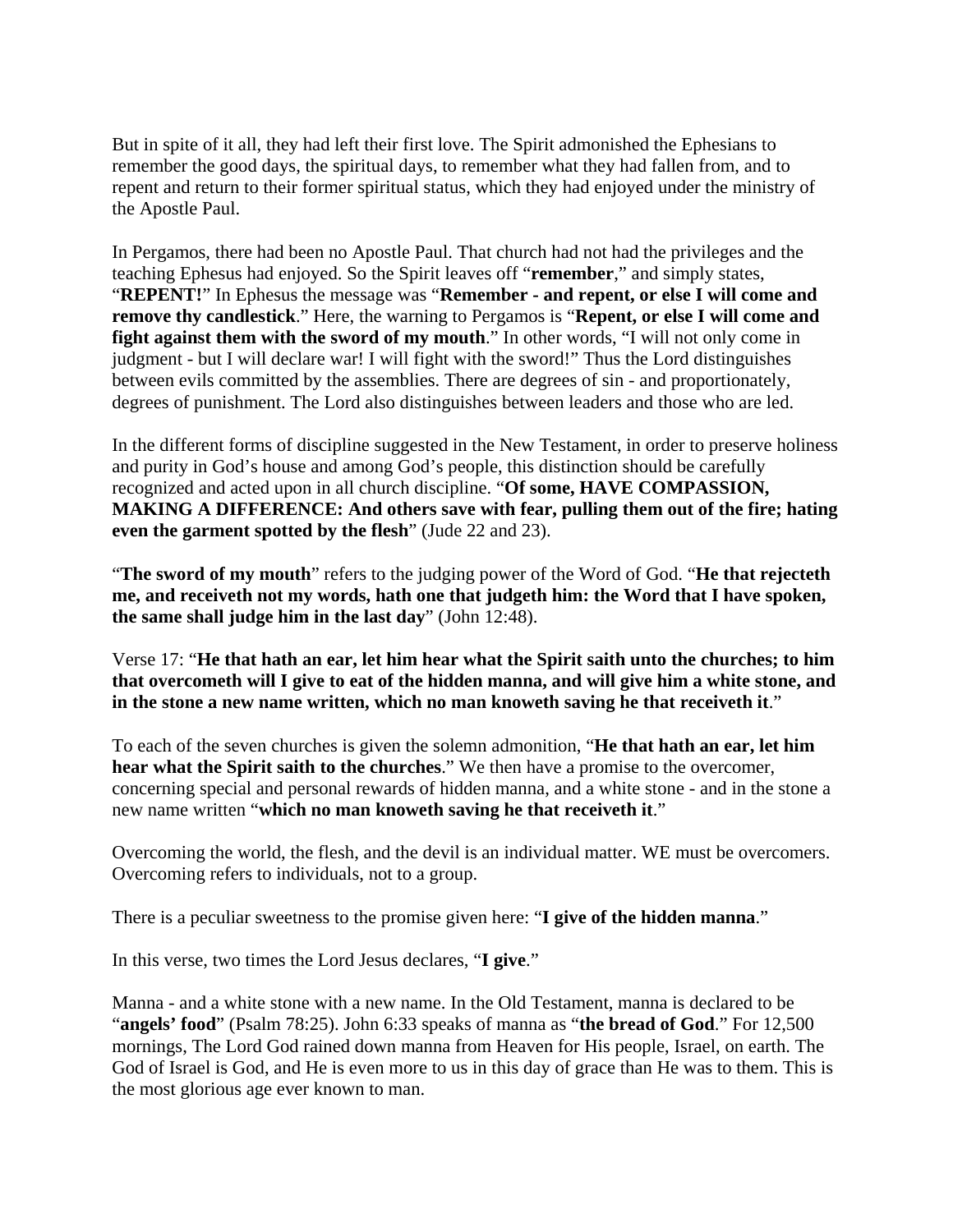In the days when God fed Israel with manna, as a memorial of God's grace to His chosen people, a pot of the manna was laid up before the Lord (Exodus 16:13). Paul informs us that it was placed in a golden pot (Hebrews 9:4).

For approximately five hundred years, this hidden manna spoke of Christ in His humiliation; but the message was to God alone - it was not made for man. While hidden in the ark (the most sacred of all vessels), this manna was put away from the gaze of the people.

Now to the overcomers at Pergamos Christ says, "**I give of the hidden manna**."

Of course, the reward will be given in the future when the final struggle is over. The manna of old was rained down from Heaven for blessing and to satisfy the hunger of the people of God on earth. The hidden manna referred to here is to be given to the overcomers in Heaven. Not only will Christ give the hidden manna to the overcomer, but He also promises, "**I will give to him a white stone, and in the stone a new name written, which no man knoweth saving he that receiveth it.**" What are we to understand by the white stone and the secret name?

During the time in which John wrote, a white stone was used in social life and judicial customs. Days of great festivals were noted by a white stone, days of great calamity were noted by a black stone. If a host had a special guest whom he greatly appreciated, the guest was given a white stone with a name or a message written on it, directed only to the guest - not to be shared by any other. In the courts, a white stone meant acquittal. If the prisoner at the bar was given a black stone, that meant condemnation. In our Scripture, Christ promises to the overcomer a white stone, which means victory and final acquittal. We will enter God's glory without spot or wrinkle, without anything at all against us, completely free from any and all sin. The overcomer will have a new name written on the white stone. No one will know the name but the happy person who receives it.

In this expression the Lord Jesus is pointing out His interest in each and every individual overcomer. There are those who say if God is as great as we say He is, He would have no time for poor, finite creatures such as we are; but they are dead wrong. The Lord is concerned about each of His children. He has time for each of us, and He will personally present each overcomer with a white stone, with a message on the stone that no one can appreciate but the one who receives it.

# **THE SPIRIT'S MESSAGE TO THYATIRA**

Revelation 2:18-29:

18. **And unto the angel of the church in Thyatira write; These things saith the Son of God, who hath his eyes like unto a flame of fire, and his feet are like fine brass;** 19. **I know thy works, and charity, and service, and faith, and thy patience, and thy works; and the last to be more than the first**.

20. **Notwithstanding I have a few things against thee, because thou sufferest that woman Jezebel, which calleth herself a prophetess, to teach and to seduce my servants to commit fornication, and to eat things sacrificed unto idols**.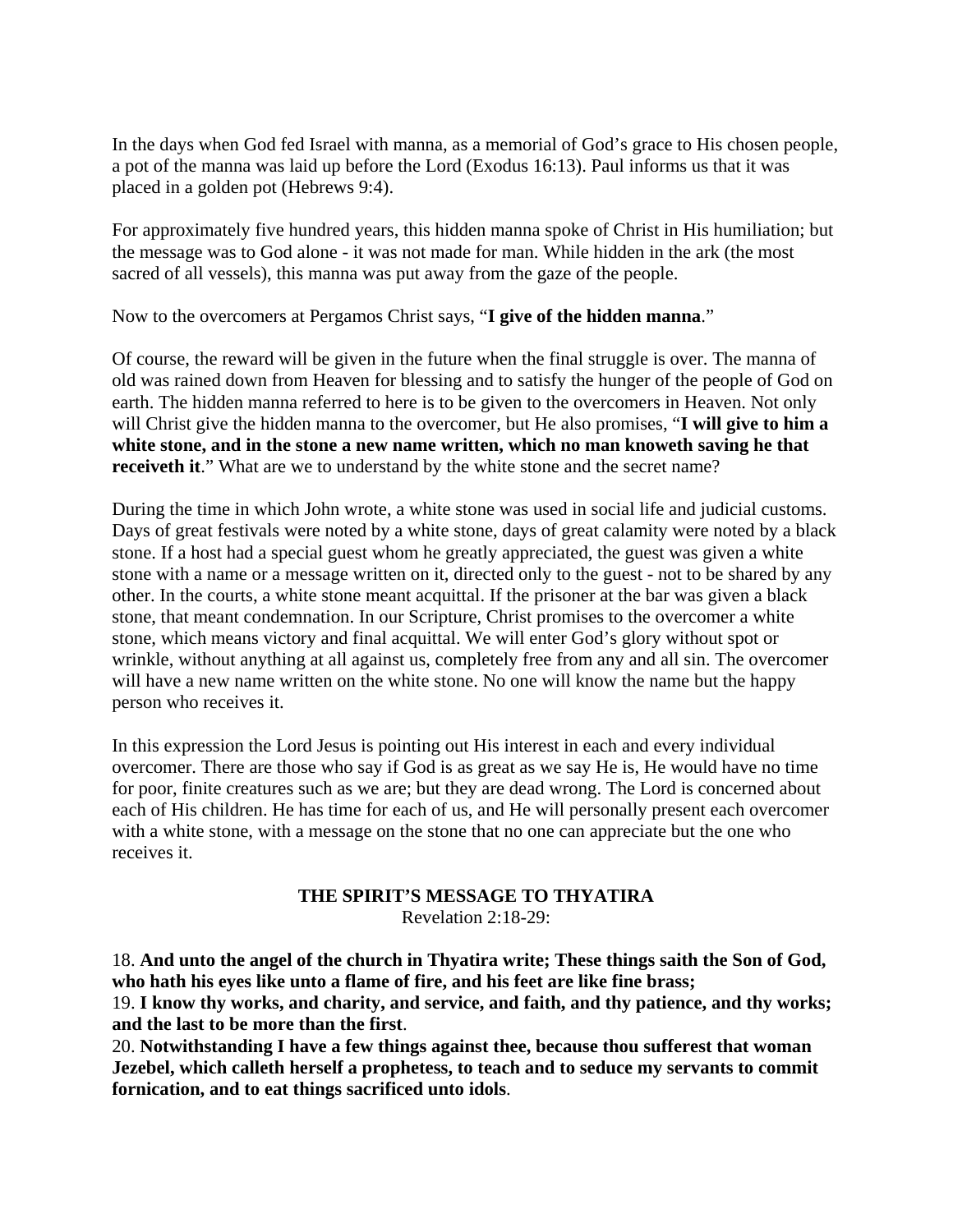21. **And I gave her space to repent of her fornication; and she repented not**.

22. **Behold, I will cast her into a bed, and them that commit adultery with her into great tribulation, except they repent of their deeds**.

23. **And I will kill her children with death; and all the churches shall know that I am he which searcheth the reins and hearts: and I will give unto every one of you according to your works**.

24. **But unto you I say, and unto the rest in Thyatira, as many as have not this doctrine, and which have not known the depths of Satan, as they speak; I will put upon you none other burden**.

25. **But that which ye have already hold fast till I come**.

26. **And he that overcometh, and keepeth my works unto the end, to him will I give power over the nations:**

27. **And he shall rule them with a rod of iron; as the vessels of a potter shall they be broken to shivers: even as I received of my Father**.

28. **And I will give him the morning star**.

29. **He that hath an ear, let him hear what the Spirit saith unto the churches**.

The city of Thyatira lay southeast from Pergamos, but is much less outstanding than Ephesus, Smyrna and Pergamos. However, it has been said that the road from Thyatira to Pergamos is one of the most beautiful in all the world, and this city is identified with Paul's missionary journeys and his labors in Europe.

Paul's first convert was a woman of Thyatira - Lydia, who was a merchant, dealing in purple and fine linen (Acts 16:14). In that day the city was famous for its "**guild of dyers**," and the goods used in many cities were dyed in Thyatira and shipped out from there. The industry of dying goods was the number one industry of the city, and even until this day the brilliant scarlet cloth dyed in Thyatira is largely used throughout Asia and parts of Europe. Today, Thyatira is a flourishing little town with a population of about 20,000. The church at Thyatira represents the years between 500 and 1500 A. D.

#### "**And unto the angel of the church in Thyatira write; These things saith the Son of God, who hath His eyes like unto a flame of fire, and His feet are like fine brass**."

In Chapter One of our study, in the vision of the Lord Jesus in all of His glory, His eyes were described as a flame of fire, and His feet "**as if they burned in a furnace**." The Spirit assures the assembly at Thyatira that it is the Son of God, the head of the Church, the One who stands in the midst of the assemblies, who is speaking and directing this message to them.

This is the only church in the seven where a woman is mentioned - Jezebel, the wicked wife of the apostate King Ahab, who was nothing more than a tool in her hands. The king was king in name only. The ungodly idolatress and murderess ran the kingdom. She was a very clever and determined woman. She is the prominent person named in the address to Thyatira. It is not just a coincidence that the Holy Spirit mentions a woman in connection with Thyatira.

In Acts 16 we learn of Lydia, whom we have already mentioned as Paul's first convert. However, there is a striking contrast between Lydia and Paul, and the woman Jezebel and Elijah.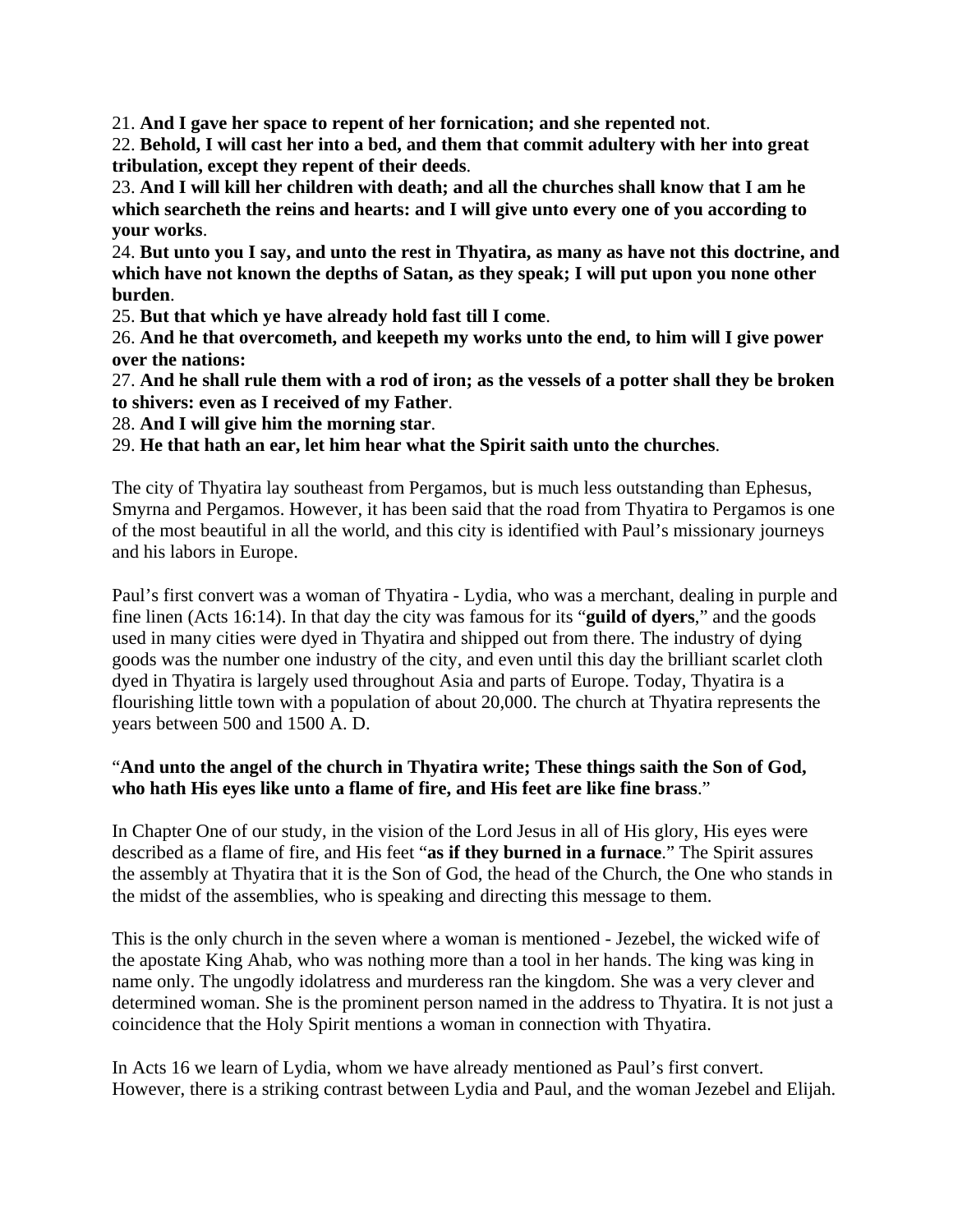Read the account in Acts 16, and then read the comparison in I Kings, chapters 18 and 19.

Of course, after Paul preached the Gospel to Lydia she was converted and invited Paul into her home and became a faithful friend and supporter of the Gospel. On the contrary, Jezebel sought to destroy God's prophet, Elijah.

The message to the church at Thyatira is the longest of the seven messages to the assemblies.

This fourth message is the beginning of the second group. The seven messages are divided into two groups. The first three churches make up one group, and the last four describe the Church minutely from this present day on until the Rapture takes place. The message to the assembly at Thyatira presents the hopeless, helpless, corrupt condition of the local assembly, a condition out of which the local church cannot and will not emerge, a condition that is absolutely incapable of being improved. The message here is to be distinguished from the three previous messages in that here corrupt teachers are permitted to teach corruption, and children are born . . . "**her children**" . . . the children of wicked, adulterous, murderous Jezebel.

What a terrible commentary on the local assembly!

Another thing to be noted here is that a remnant is recognized and addressed separately: "**But unto you I say, and unto the rest in Thyatira, as many as have not this doctrine, and which have not known the depths of Satan, as they speak; I will put upon you none other burden**" (verse 24).

Here the Holy Spirit distinctly points out a group "**as many as have not this doctrine**," referring to the doctrine taught by Jezebel. She called herself a prophetess, but she was an adulteress, a fornicator and a murderess. In pointing out this remnant, the Holy Spirit distinguishes between the mass in the local assembly, and a faithful company of true believers. I would like for you to notice that in the messages to Ephesus, Smyrna, and Pergamos, the call to "**HEAR what the Spirit saith**," PRECEDES the promise to "**him that overcometh**." But in the message to Thyatira, the call to hear is found AFTER the promises. In the messages to the first three churches, it is the church that is called to hear what the Spirit has to say; but in the last four churches, beginning with Thyatira, the message is in relation to individuals who hear the words and who overcome.

An outstanding feature of the message to the church at Thyatira is the introduction of the divine speaker by name - The Son of God. This title of personal and divine relationship is used here for the first and last time in the book of Revelation. "**These things saith the Son of God**."

Many believers do not distinguish between the names of Jesus. He is called Jesus; He is called Christ; He is referred to as Lord, as the Lord Jesus Christ, and as the Son of God - and all of these names have a significance. Before Christ was born, Isaiah prophesied, "**Unto us a child is born, unto us a son is given: and the government shall be upon His shoulders: and His name shall be called Wonderful, Counsellor, the mighty God, the everlasting Father, the Prince of Peace**" (Isaiah 9:6).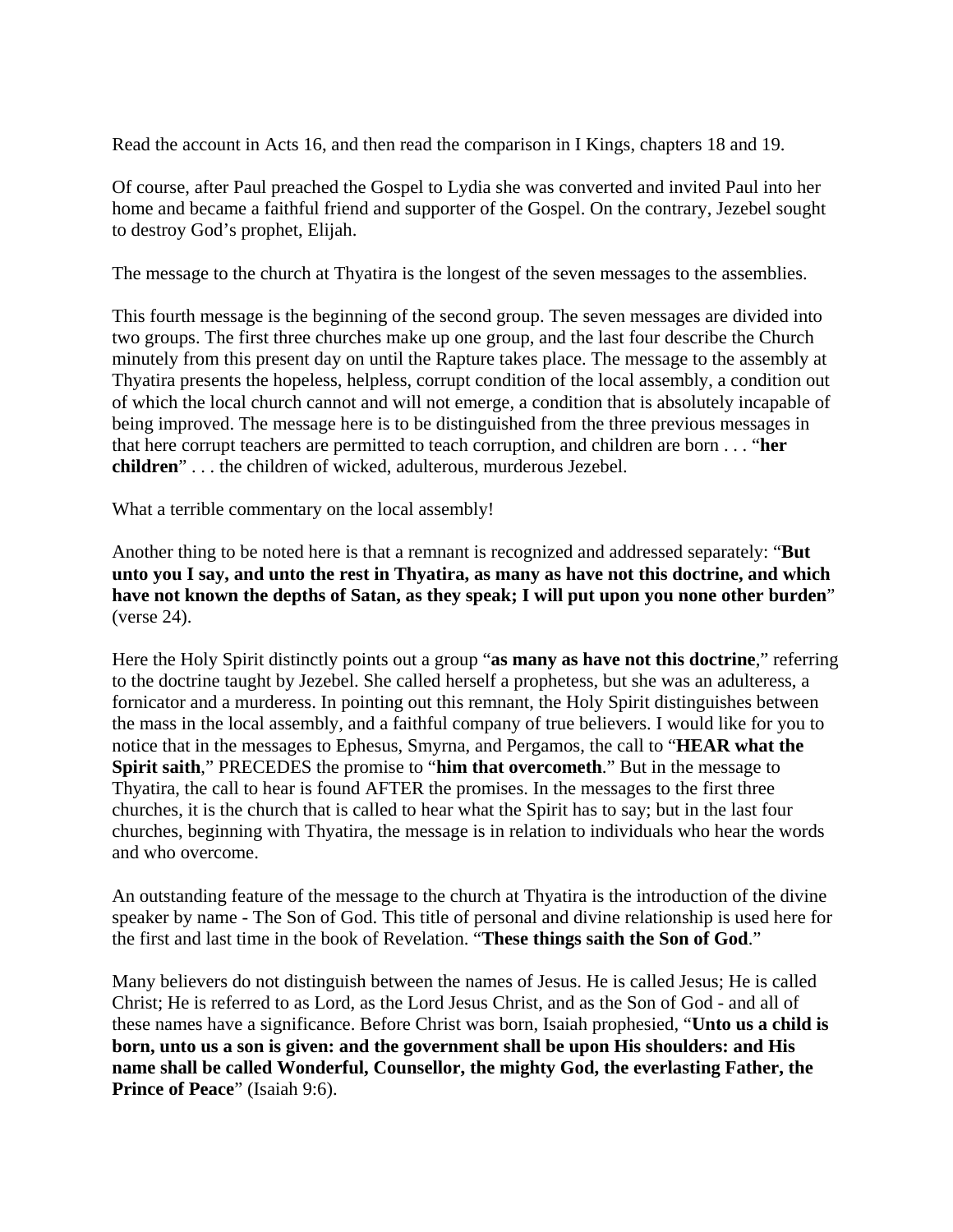We have not time and space to go into all of these names, but they each have a very definite spiritual significance.

- The humanity of the Lord, His relationship to mankind, is conveyed in the title "**Son of Man**."

- His deity and relationship to Almighty God are conveyed in the title "**Son of God**."

- His glory and His relationship to the churches, as witnessed by John, were as "**Son of Man**" (Revelation 1:13).

Why then is the divine title, "**Son of God**," used by the Holy Spirit here in verse 18, and in no other place in the Revelation? The answer can be found only in the Word of God.

Historically, Thyatira covers the period known as the dark ages, and in the message to that church we see in brief the picture of the Roman system of worship and religion . . . the worst system ever to disgrace the earth God created for His people. During the dark ages, Popery was in power. In Popery, every true thought of the New Testament Church is denied and lost.

Certainly Rome boasts loudly of "unity" - but it is her own kind of unity, enforced by the sword, fire, and the dungeon, so unlike DIVINE UNITY which is effected by the Holy Ghost (I Corinthians 12:13). In the New Testament Church of which Jesus is the head, there IS unity. Popery completely shuts Christ out as the head of the New Testament Church.

Since the church at Thyatira represents the age when Rome took over the reins of religion on earth, we have the statement, "**These things saith the Son of God**" . . . no, not Peter, but the Son of God, the Foundation of the New Testament Church (Matthew 16:16-18). In our present verse the Spirit further identifies the Speaker by saying, "**He that hath His eyes as a flame of fire, and His feet are like fine brass**." This is part of the detailed description of the glorified Son of Man in chapter 1:14, 15.

We should always bear in mind that He to whom all judgment is committed, He who will execute His own judgment, is not only man (John 5:22-27), but He is God as well. He who will judge the quick and the dead is divine as well as human. His eyes "**as a flame of fire**" symbolize His moral hatred and intolerance of evil. He will search out sin and discover all hidden iniquity. Who would even entertain the idea of escaping those eyes as a flame of fire?

What His eyes discover, "**His feet as fine brass**" shall tread upon in judgment. Brass symbolizes judgment.

Every system of evil that bears the Christian name (verse 22) must be utterly and totally destroyed. When the Lord Jesus comes in person to make good His sovereign right to the whole world, His feet are likened unto "**pillars of fire**" (Revelation 10:1,2). Fire is the symbol of judgment (Mark 9:43, Luke 16:24, II Thessalonians 1:8).

Verse 19: "**I know thy works, and charity, and service, and faith, and thy patience, and thy works; and the last to be more than the first**."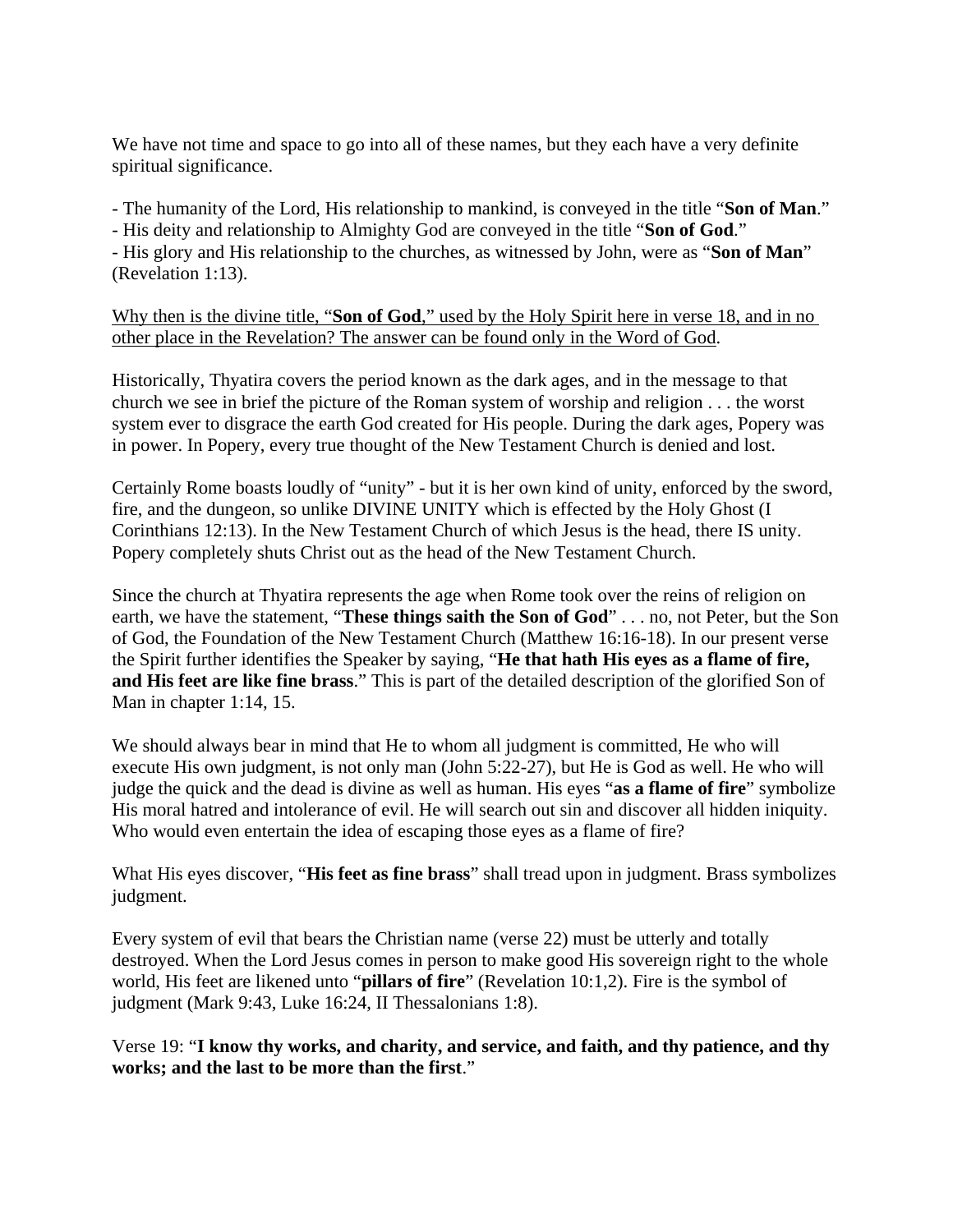But the faithful are also commended for their love their service, their faith, and their patience. The word works occurs twice in this commendation to the church at Thyatira. The angel at Ephesus had decreased in love, whereas the angel at Thyatira had increased in works.

The darker the night, the more devoted and zealous were the godly company; their "**last works more than the first**" - more numerous, and more pure. Love is mentioned first (Galatians 5:22) because love is the first and greatest of all Christian graces (I Corinthians 13:13).

# Verse 20: "**Notwithstanding, I have a few things against thee, because thou sufferest that woman Jezebel, which calleth herself a prophetess, to teach and to seduce my servants to commit fornication, and to eat things sacrificed unto idols**."

The general state and picture of the church in the middle ages is represented by Thyatira and the condoning of the evil that was present in the very assembly itself.

Why do you suppose the Holy Spirit chose Jezebel to be used as an illustration concerning the doctrine that was being set up and taught in the church at Thyatira? The only way to know the right answer is to compare spiritual things with spiritual.

- Jezebel was a woman,
- Jezebel was a queen,
- Jezebel was an idolatress.
- She was a persecutor and she was the virtual ruler and director of the government of Israel.

Her husband, King Ahab, was nothing more than a puppet in her hands. Read I Kings, chapters 18 through 21. ALL THIS AND MUCH MORE IS SET FORTH IN THE JEZEBEL OF THE REVELATION.

Here in Thyatira, her teaching, her doctrine, is certainly the beginning of the Papal system (read carefully Revelation 17 and 18). She (Jezebel) assumed the title "PROPHETESS." She professed in the assembly at Thyatira to teach with authority. And as she taught, she seduced the minds of the people and trained them to follow her instead of following Him who stands in the midst of the seven golden lampstands.

The Lord had a grave and serious indictment against the assembly at Thyatira. The church was permitting in its midst an evil more serious in character than any evil that had yet appeared in the local assemblies. The Papacy is certainly in the forefront of the message to the church at Thyatira. The supremacy of the Roman pope is simply the development in full of the dispute among the disciples as to "**Who shall be the greatest**" (Mark 9:33,34).

Of course, popery had a beginning - and it certainly did not begin with Peter, because Peter was not a pope; he was just an ordinary human being like all the rest of the disciples.

Today Rome cries out, "Hear the mother church!" Again, Rome proclaims, "The church cannot err in faith and in morals!" When Rome says "the church" she means the Papacy and the Roman system.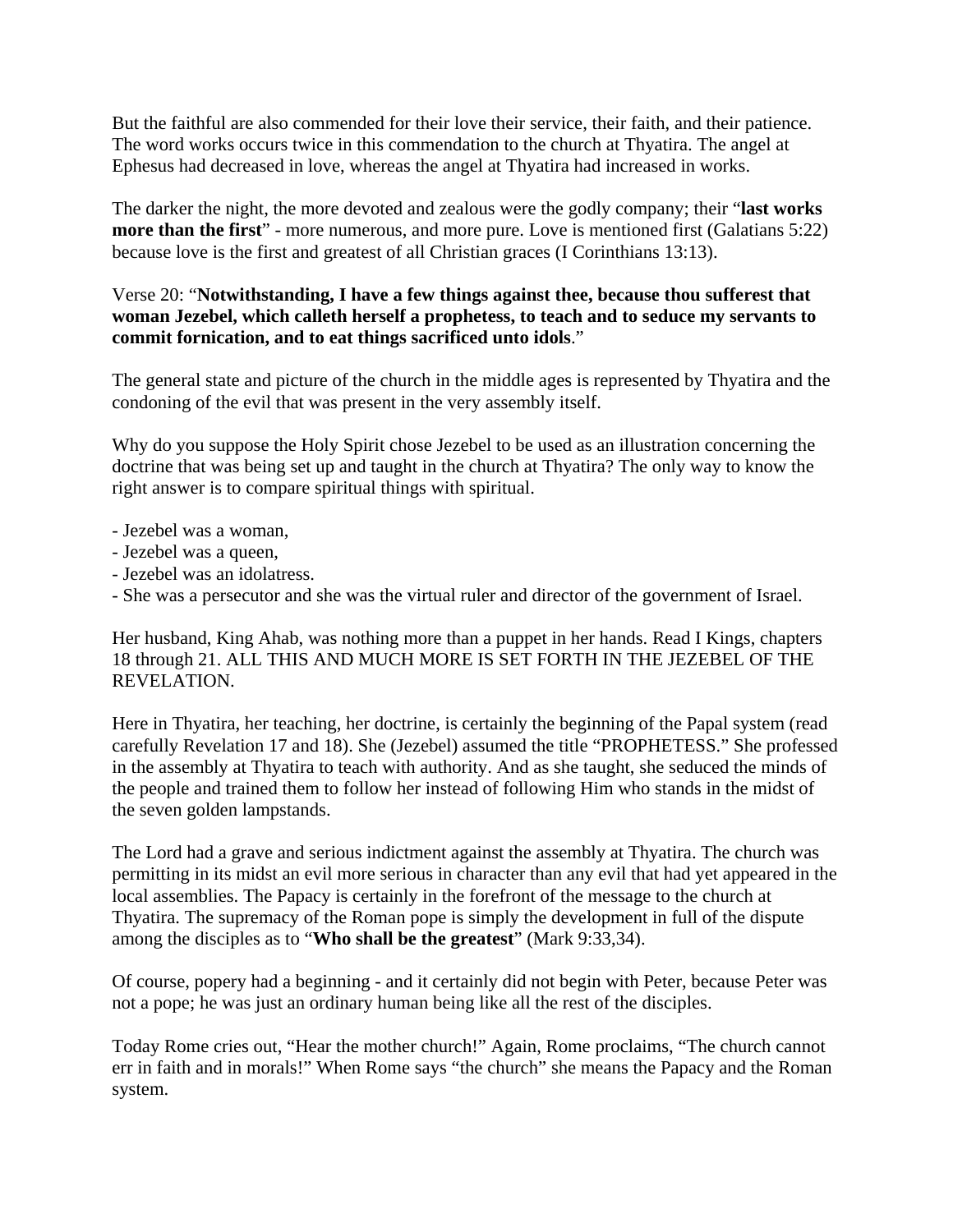It has never been a secret that the Pope claims to be the Vicar of Christ, and boldly declares that the church of Rome is THE church and all other churches and denominations are not right, but are definitely error. Rome claims to be THE church THE authority - and furthermore, Rome claims to be infallible. She cannot err, she cannot do wrong. Rome dreads the light, Rome fears the Bible. "THE CHURCH TEACHES, the church interprets," so says Rome. But the Lord Jesus says, "**Look on the fields. They are white unto harvest. The laborers are few. Go make disciples. Evangelize . . . work while it is day-for the night cometh when no man can work**."

The Protestant claims to be only a witness in a dark world. The church of Rome claims to be THE church, THE authority, infallible and without flaw. Whenever the church of Rome chooses to make changes in the Word of God to fit her religion, she does so with what she claims to be authority.

But in the last chapter of Revelation, the solemn warning is made clear concerning those who add to or take from the words of prophecy. According to the rules laid down by the Holy Ghost, both teaching and preaching are to be carried out by individuals who are given such gifts by the Lord (Ephesians 4:8-12).

In Revelation 2:20, the Spirit continues by saying, "(Jezebel) **leads my servants astray. She teaches them, and seduces them to commit fornication and to eat things sacrificed unto idols**."

Today we know Rome has led a great mass of humanity to follow Mary instead of following Christ, to pray to Mary instead of to the one Mediator and Intercessor (I Timothy 2:5, Romans 8:34). Rome has led teeming millions to the Pope instead of to Christ.

Those of us who read, believe, and accept the Bible as God's final word to man, ask, "How can people be so blind?" There is but one God; there is but one Church; there is but one door to Heaven. Jesus said, "**I am the Way, the Truth, and the Life. No man cometh unto the Father but by me**."

Paul dearly teaches that Jesus is the Mediator between God and men, and John plainly tells us that if we confess our sins (to Jesus) He is faithful and just to forgive our sins and to cleanse us from all unrighteousness. And yet millions confess their sins to men. God pity some poor religious leaders when they stand before the Righteous Judge, to receive their due reward!

FORNICATION and IDOLATRY were the two great errors in the assembly at Pergamos.

These two satanic deadly evils were taught, practiced and condoned in the assembly at Thyatira. Fornication, as used here, symbolizes the professing Christian living in the world, condoning the world, fellowshipping with the world. This terrible sin began with the reign of Constantine, and grew into the Papacy. Constantine was the first to bring church and state together. He bestowed expensive temples, crowns of gold and much wealth upon the professing church in his day, and the unholy union of church and state was perfected in the Papacy.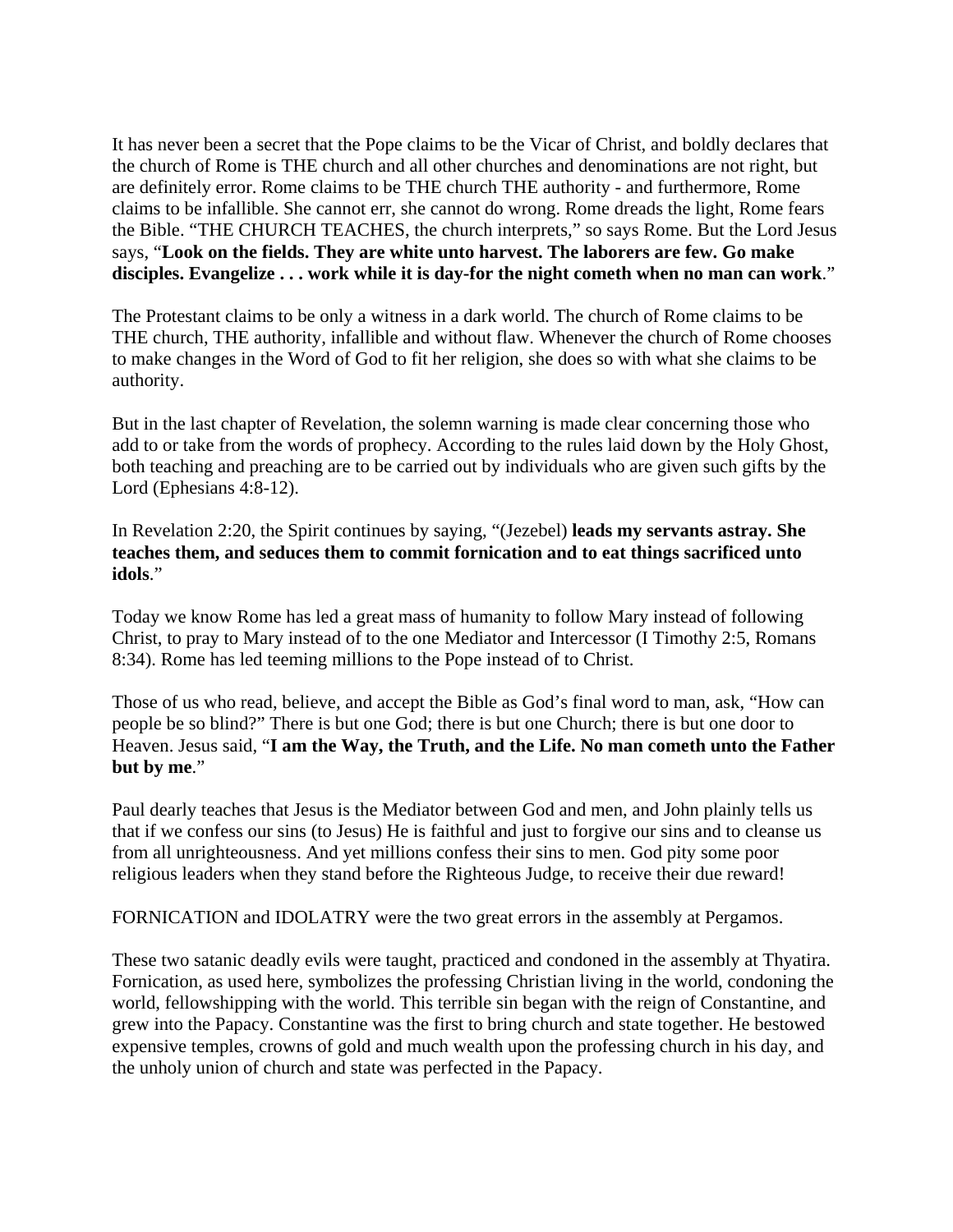Such union is spiritual fornication, and certainly brings judgment. In the end, it will bring horrible and final judgment upon the systems of spiritual fornication.

The Roman system is one of baptized paganism. Most of its doctrines - its holy days, its rites, its dogmas, its ceremonies, its vestments, its titles - are definitely pagan in their origin. If you will study Bible history, you will find that statement to be one hundred percent true.

Jesus Christ is the head and the foundation of the New Testament Church. Other foundation can no man lay than that which is already laid - Jesus Christ, the Lord.

All worship, all prayer, all service and all gifts are to be in His name, to His honor and glory, and they are to be given and performed out of a heart of love - not from fear or necessity.

All religions on earth can be catalogued under two headings: (1) FEAR, and (2) LOVE.

Under fear, you can list every religion on earth except one - Christianity. IT can be listed only under love. It is sometimes referred to as "the Christian religion," but Christianity is much, much more than a religion. Christ is not second to Mary. Christ is not second to any bishop, preacher, evangelist, pope, or what-have-you. He is the head of the Church. He will judge the quick and the dead.

He pleased the Heavenly Father - and He is the One with whom we have to do. Through His shed blood and His broken body we enter boldly into the holy of holies. Through His death, burial and resurrection we are saved.

Through His power we are kept. We are commanded to do all that we do to the glory of God in Jesus' name.

#### Verse 21: "**And I gave her space to repent of her fornication; and she repented not**."

From its beginning, the Papacy reigned as queen for more than one thousand years. Rome never repented. The Reformation came along, and for three hundred years now in many countries, Rome has been in the minority with Protestantism in the majority. But the Papacy is unchanged. It is as it was in the beginning. The Lord "**gave her space to repent**." There has been no repentance.

The Jezebel (the Papacy) of the last thirteen hundred years is the Babylon of Revelation. Read carefully Revelation 17 and 18 and you will have a clear picture of the progress, growth, power and finally the destruction - of the Jezebel who first raised her head in Thyatira, announcing herself a prophetess.

God did not make that announcement, the church leaders did not make the announcement. Jezebel set herself up as a prophetess. Rome set herself up as the Vicar of God on earth - but that does not make it so. God has certainly been good in granting so many days of mercy. God has been longsuffering toward Rome - but the divine verdict is recorded in the holy Word: "**She will not repent of her fornication**."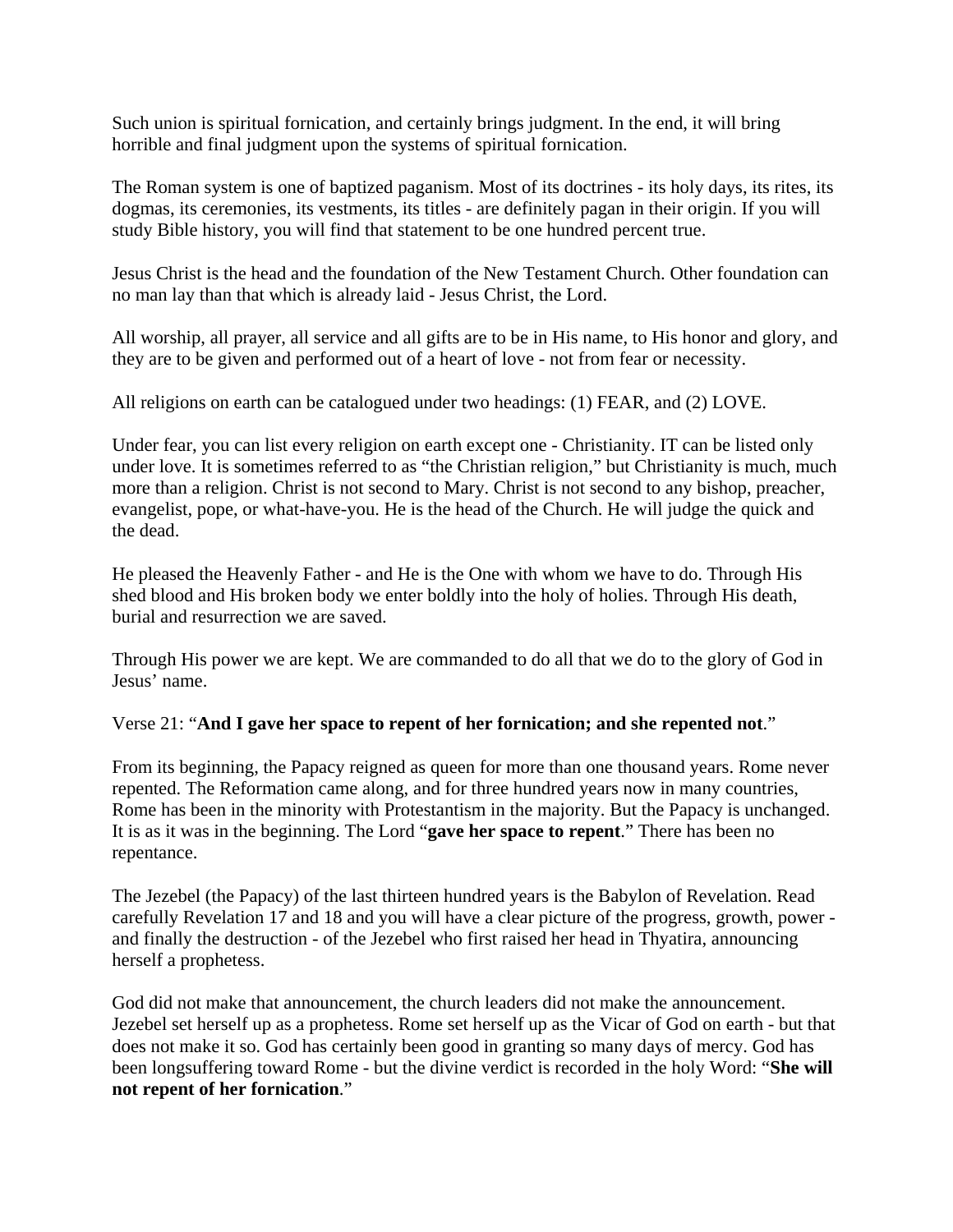It is not that she cannot repent, but the truth is she WILL not repent. The Papacy in Rome has always been the same. She has never changed. Her character is fixed, and, according to Revelation 17 and 18, her doom is certain.

Verses 22 and 23: "**Behold, I will cast her into a bed, and them that commit adultery with her into great tribulation, except they repent of their deeds. And I will kill her children with death; and all the churches shall know that I am He which searcheth the reins and hearts: and I will give unto everyone of you according to your works**."

In these two verses, three parties are named who will be judged. The first: Jezebel. The second: Those who commit fornication with her. Third: Her children . . . the offspring as a result of fornication.

Jezebel will not repent, her judgment is certain; and those who ally with her will be judged unless they repent of their wickedness committed with Jezebel. Her children will be killed with death . . . and frankly, I believe that goes further than physical death. I believe it means that they will be tormented forever and ever in the lake of fire, and will die eternally.

#### In verse 23 we find a very important statement: "**And all the churches shall know that I am He which searcheth the reins and hearts, and I will give unto every one of you according to your works**."

One day every knee will bow, and every tongue shall confess to God (Romans 14:11). In that day, the masses will learn who is God's Vicar, who is head of the Church.

They will learn who judges and who forgives. It is no secret that Rome claims to be the representative of God Almighty on this earth today. But beloved, God has but ONE representative on earth today - the Holy Ghost - and He (the Holy Ghost) is in the world, calling out a people who will make up the Bride, the New Testament Church.

- We are convicted through the power of the Spirit (John 16:7-9).
- We are born of the Spirit (John 3:5-7).
- We are baptized into the body of Christ by the Holy Ghost (I Corinthians 12:12, 13).
- We are led by the Holy Spirit (Romans 8:14).
- We are assured by the Holy Spirit (Romans 8:16).
- He indwells every believer (Romans 8:9),
- He seals every believer until the day of redemption (Ephesians 4:30).

God's Vicar on earth today is the Holy Ghost - not the pope.

No man or woman is God's representative on earth in this - glorious Dispensation of The Church.

We are saved by God's grace, through faith. Salvation is the gift of God - but all believers will be rewarded according to their works (I Corinthians 3:11-15).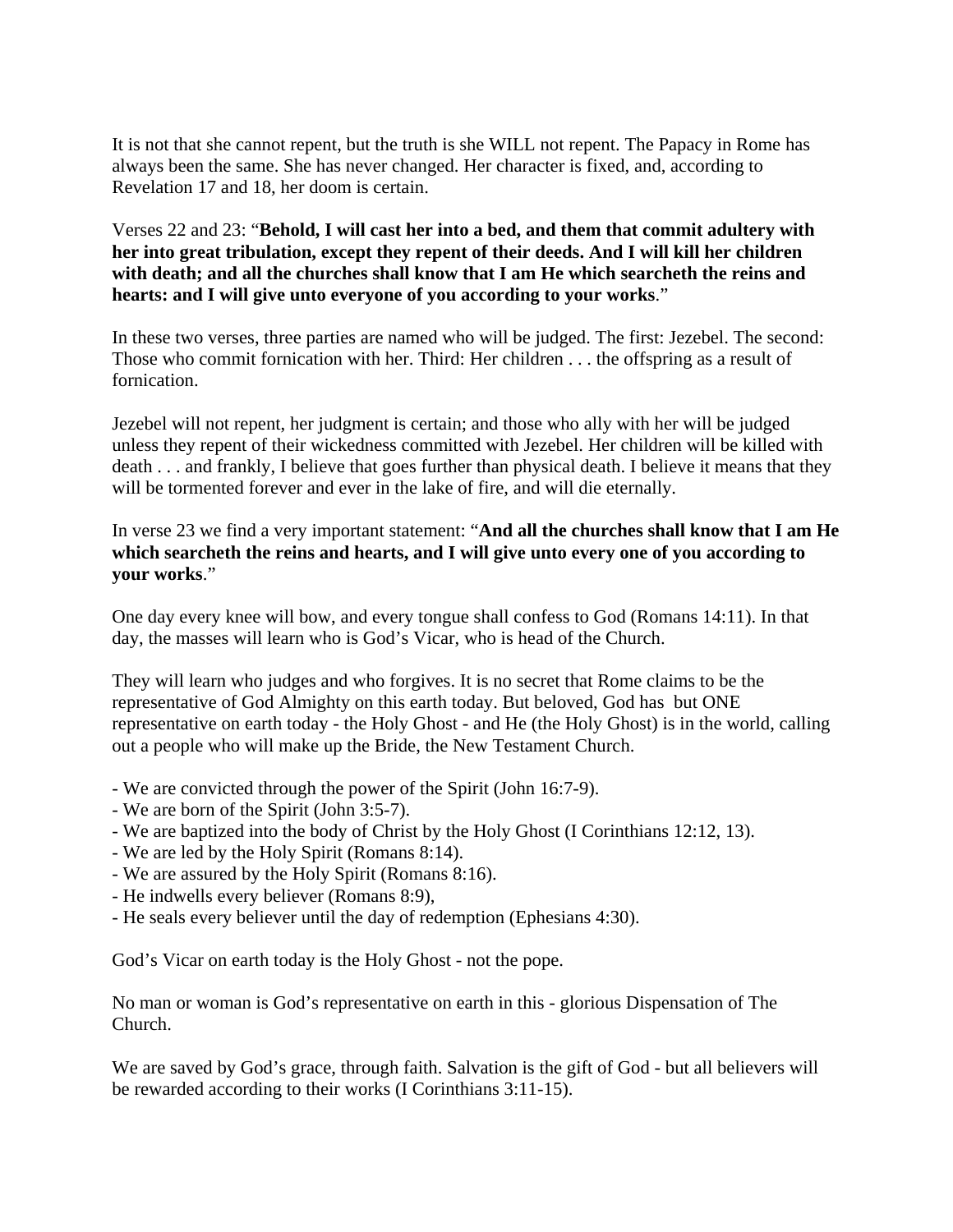The same is true concerning the wicked who die in their sin and open their eyes in hell, They will be judged according to their works (Revelation 20:11-15). Salvation depends upon whether or not we receive Jesus as Saviour. If we receive Him we are saved; if we reject Him we are lost. But our eternal reward, whether in Heaven or hell, will be determined by our labors. There will be degrees of rewards in Heaven. There will be degrees of torment in hell. Every person will be judged righteously - God cannot judge any other way.

#### Verse 24: "**But unto you I say, and unto the rest in Thyatira, as many as have not this doctrine, and which have not known the depths of Satan, as they speak; I will put upon you none other burden**."

The medieval church of the dark ages was not entirely corrupt. The Albigenses and the Waldenses who lived in the thirteenth century stood aloof from Jezebel, the mother of harlots. These dear people, along with others, were witnesses against the corruption of Rome and the Papacy. They were sound and true in their faith.

They had a positive testimony - and they gave it. They boldly denounced Rome, the errors of the Papacy. the heresies of the church and of the Papal system. They were mostly simple, poor, unlearned peasants and mountaineers. They were ignorant - but they were spiritual.

They had not stooped to the "**depths of Satan**." They were spiritual in their thinking and in their practices of life.

The Lord promised not to place upon them any other burdens. You may rest assured that God will not permit more to come upon us than we are able to bear through His grace. He always furnishes sufficient grace for every trial.

#### Verse 25: "**But that which ye have already hold fast till I come**."

What these dear people had, they were not to surrender. They were to hold fast, regardless of the wickedness and immorality of all others. They were to stand fast, they were to refuse to compromise, resting assured that one day Jesus would deliver them from the trial and suffering through which they were passing.

The admonition to all believers is to hold fast "**TILL I COME!**" Always bear in mind, Christian, we are pilgrims and strangers in a strange land. This world is not our home, and we cannot feel at home in this world. We are not OF the world, as Jesus was not of the world. If they hated Him they will hate us. If they persecuted Him they will persecute us. If they crucified Him, do not be surprised if they nail us to a cross. But we have the promise that one day the moment of deliverance will come - HE will come "**in a moment, in the twinkling of an eye**." We are to stand fast, occupy, and be faithful until He comes. Then we will receive a full reward for our faithful labor of love in the Lord.

I can assure you, my fellow Christian, if you begin to look at churches, church members, preachers and church leaders, you will find yourself ready to give up and quit.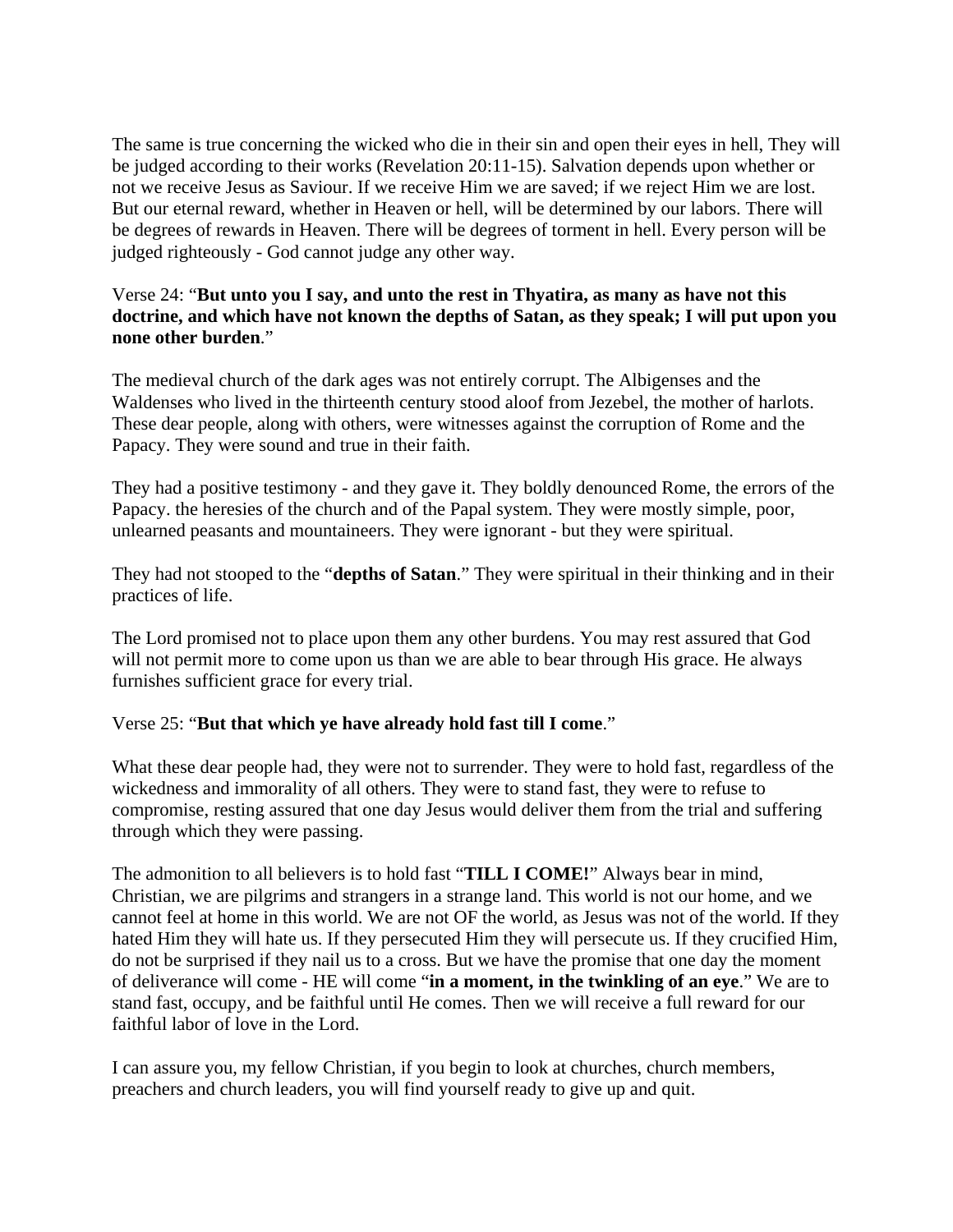But if you will turn your eyes upon Jesus and look full in His wonderful face, all else will grow strangely dim "in the light of His glory and grace!" Remember - we are serving the Lord Jesus not man or men, not religions or churches. But we are serving the One who is head of the Church - the Lord Jesus.

It may be true that you have been disappointed in preachers, churches and church members; but you will never be disappointed in Jesus. God help those of us who claim to be followers of fundamental Christianity to be faithful, hold fast, and stand true until Jesus comes.

Personally, I believe His coming is at hand!

The statement "**My works**" here is in contrast with the works of Jezebel (verse 23).

The works of Jezebel were unholy, ungodly - while the works of Jesus are holy and godly. On one occasion Jesus made a statement to His own people. They said, "**We want to work the works of God. What shall we do, that we may work the works of God?**" Jesus answered in these words: "**This is the work of God, that ye believe on Him whom He hath sent**" (John 6:29).

Verses 26 and 27: "**And he that overcometh, and keepeth my works unto the end, to him will I give power over the nations: And he shall rule them with a rod of non; as the vessels of a potter shall they be broken to shivers: even as I received of my Father**."

It is clearly taught in verse 26 that it is not enough to deny Jezebel, and refuse to fellowship with her and her works, doctrines and dogmas - but that we should go further: "**HE THAT KEEPETH MY WORKS UNTO THE END**." That is the person who will be crowned. That is the person who will have power over the nations, and who will reign and rule with Jesus . . . some over five cities, some over ten cities. Certainly the true doctrine of the difference in rewards is taught here. All will be rewarded - but each one will receive the reward for his own labors.

Again we see that it is Jesus - not Mary, not the pope, not the priest, not the pastor, not the evangelist. I have just as much respect for the popery of Rome as I have for popery as practiced in the protestant denominations of the land. You need not travel to Rome to find a pope. We have popes in some of the protestant churches in the United States. Some preachers dare not preach anything that is not sanctioned by the church bosses in many of the big denominations of our land. When I refer to "popery" I am not only speaking of Rome - I am also talking about religious dictators in any religion, regardless of the brandname stamped on the group.

The promise in our present verse exceeds any promise thus far given to any of the churches namely, "**authority** (power) **over the nations**."

This is the goal of the Papal system. What are we hearing today? One world, one church - and you know as well as I know that in our time a gigantic system is being formed to bring all churches under one head.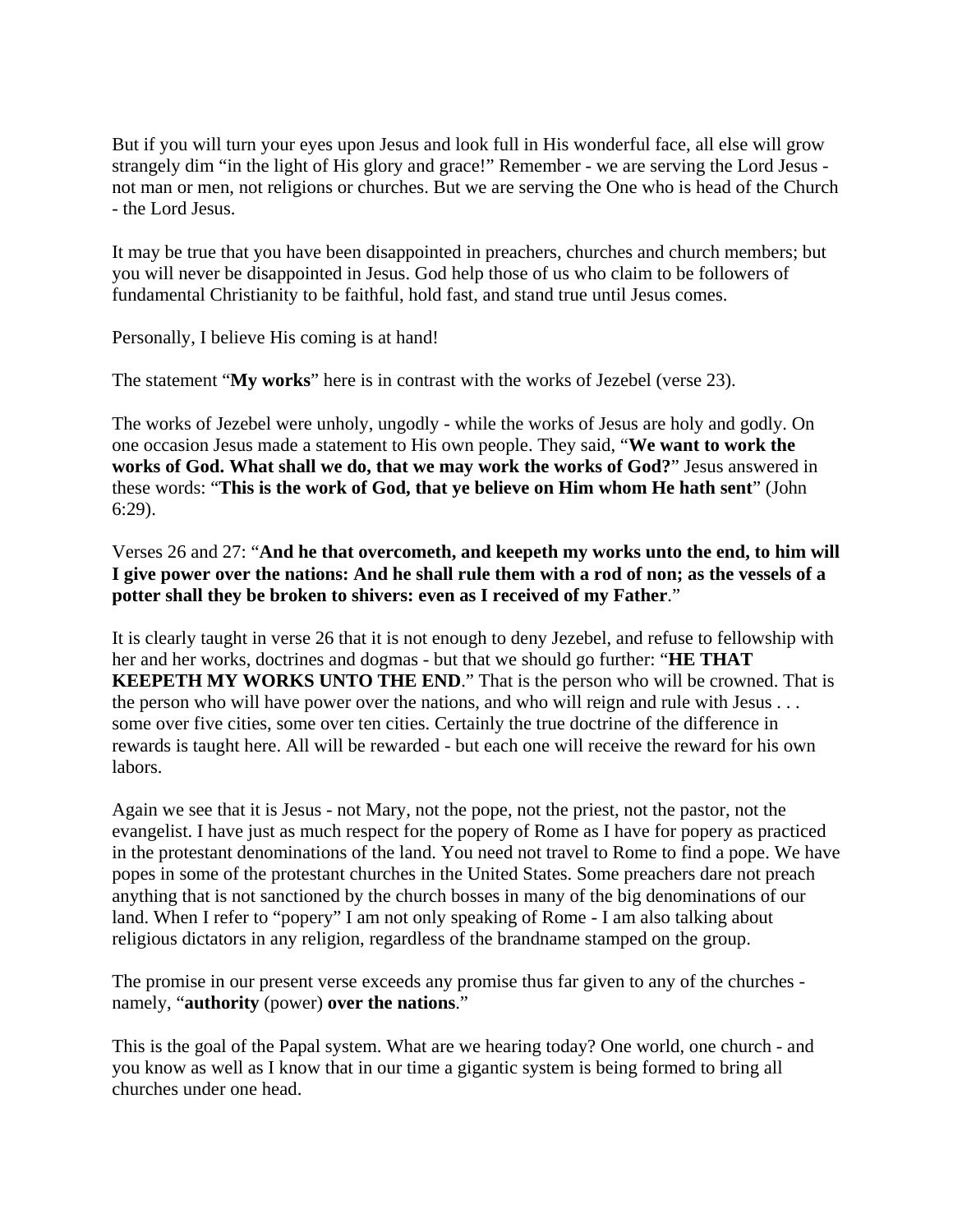The great church councils, the compromise among churchmen, the new revisions and translations of the Bible are breaking down the cardinal truths of fundamental Christianity. There is a powerful drive, energized by the devil himself, to put all religions under one head - and that one head is Rome. Any person who reads the papers and magazines and listens to the radio, knows that this gigantic movement is in progress this very moment. Surely the end must be upon us!

It has always been the ambition of Rome to rule the world - politically and religiously. That ambition will be realized for a short season, but her reign will be brief.

The very instruments of Rome's tyranny will become the means of her destruction. Study carefully Revelation 17:16,17.

The authority of the saints over the nations here on this earth will occur during the Millennium. Jesus will sit on the throne of David, and we will reign with Him for a period of one thousand glorious years. The overcomer shall rule and reign over the angry and rebellious nations with a rod of iron. Their stubborn will shall be broken, their pride shall be humbled, their glory shall be brought to the dust of the earth. All nations and all people will know that God is God, and that God sets in power and authority whom He will. One day all will own the eternal truth that God is sovereign. to that glorious day when evil will and righteousness will rule forever.

Notice the last words in verse 27: ". . . **even as I received of my Father**." It is very interesting to notice that the grant of authority and power over the nations is made over to Christ, to give to whomsoever He Will. Study all of the second Psalm. But this authority to reign with Him will be given only to the overcomer. Read verse 27 and then compare it with Psalm 2:9. These two verses have much in common.

Verse 28: "**And I will give him the morning star**." Not only will the Son of God give to the overcomer the authority to rule and reign over the nations, but a greater, richer promise is made to the overcomer . . . "**I will give him the morning star**," a personal interest in Christ Himself.

Hear these precious words: "**For as many as are led by the Spirit of God, they are the sons of God. For ye have not received the spirit of bondage again to fear, but ye have received the Spirit of adoption, whereby we cry, Abba, Father! The Spirit itself beareth witness with our spirit, that we are THE CHILDREN OF God: and if children, then heirs; heirs of God, and joint-heirs with Christ; if so be that we suffer with Him, that we may be also glorified together**" (Romans 8:14-17).

Here Paul reveals to us, through the Spirit, that we are the sons of God the Father, we are the children of God, we are heirs of God and joint-heirs with Christ . . . that is, "**if so be that we suffer with Him, that we may be glorified together**." If we suffer with Jesus - If we overcome, if we bear the cross, we will share the crown. But if we deny the Cross we will be ashamed at His coming. Read Revelation 2:28, 22:16, and Malachi 4:2, and compare these verses. It will bless your heart.

Verse 29: "**He that hath an ear, let him hear what the Spirit saith unto the churches**."